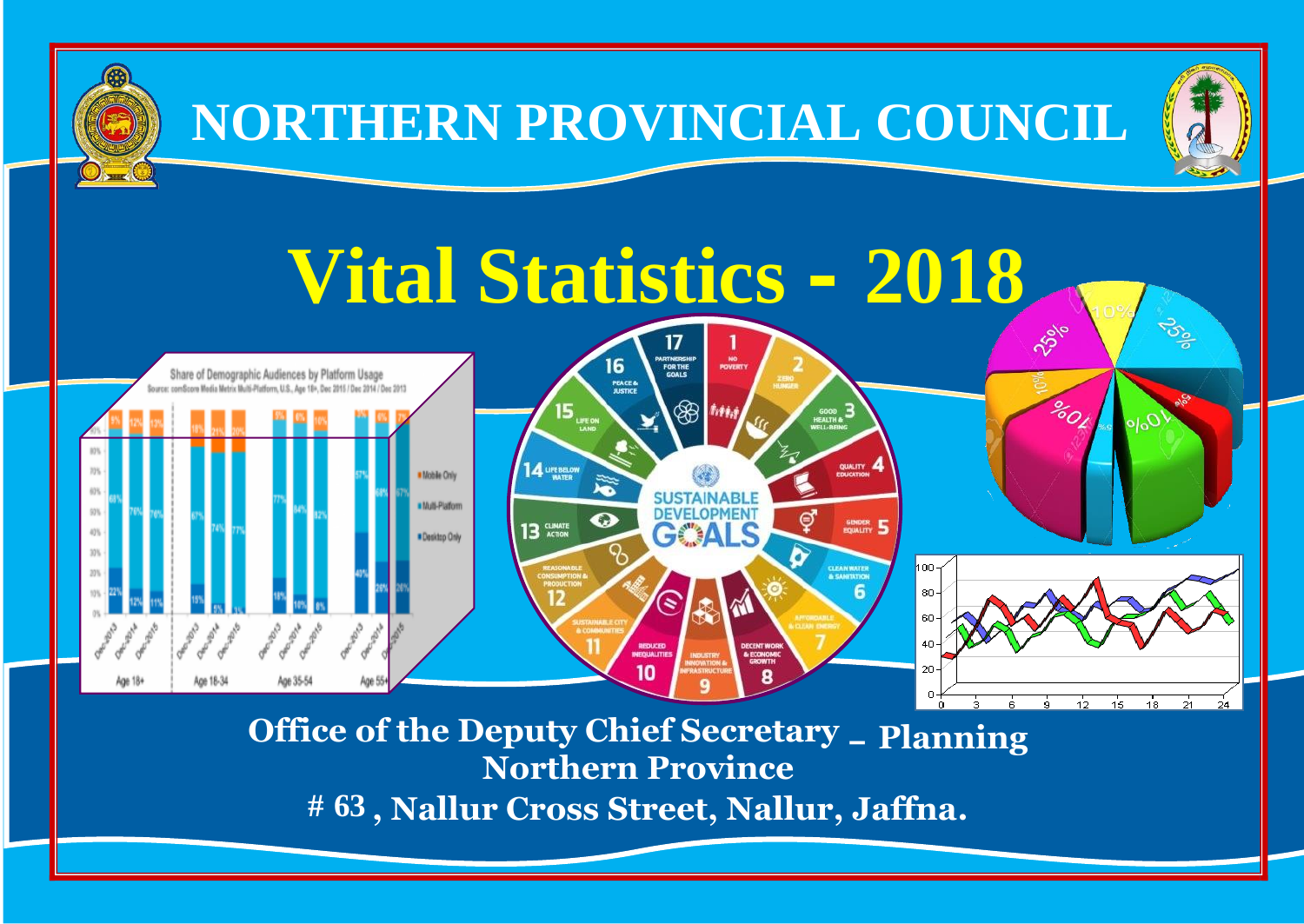### **Contents**

| <b>Information</b>                                      | Page         |
|---------------------------------------------------------|--------------|
| <b>1.General Information</b>                            |              |
| 1.1) Administration                                     | I            |
| 1.2) Local Government                                   | $\mathbf{I}$ |
| 1.3) GN Divisions & Village Details                     | Ш            |
| 1.4) Population                                         | VI           |
| 2. Sector                                               |              |
| 2.1) Education - Basic Information                      | X            |
| 2.2) Health - Basic Information                         | XI           |
| 2.2) Health Indicators                                  | XII          |
| 2.3) Agriculture - Basic Information                    | XIII         |
| 2.4) Livestock - Basic Information                      | <b>XIV</b>   |
| 2.5) Irrigation - Basic Information                     | XVI          |
| 2.6) Probation & Child Care - Basic Information         | XVII         |
| 2.7) Social Services - Basic Information                | XIX          |
| 2.8) Co-operative - Basic Information                   | XX           |
| 2.9) Industries - Basic Information                     | XXII         |
| 2.10) Rural Development Institutions -Basic Information | XXIII        |
| 2.11) Roads -Basic Information                          | <b>XXIV</b>  |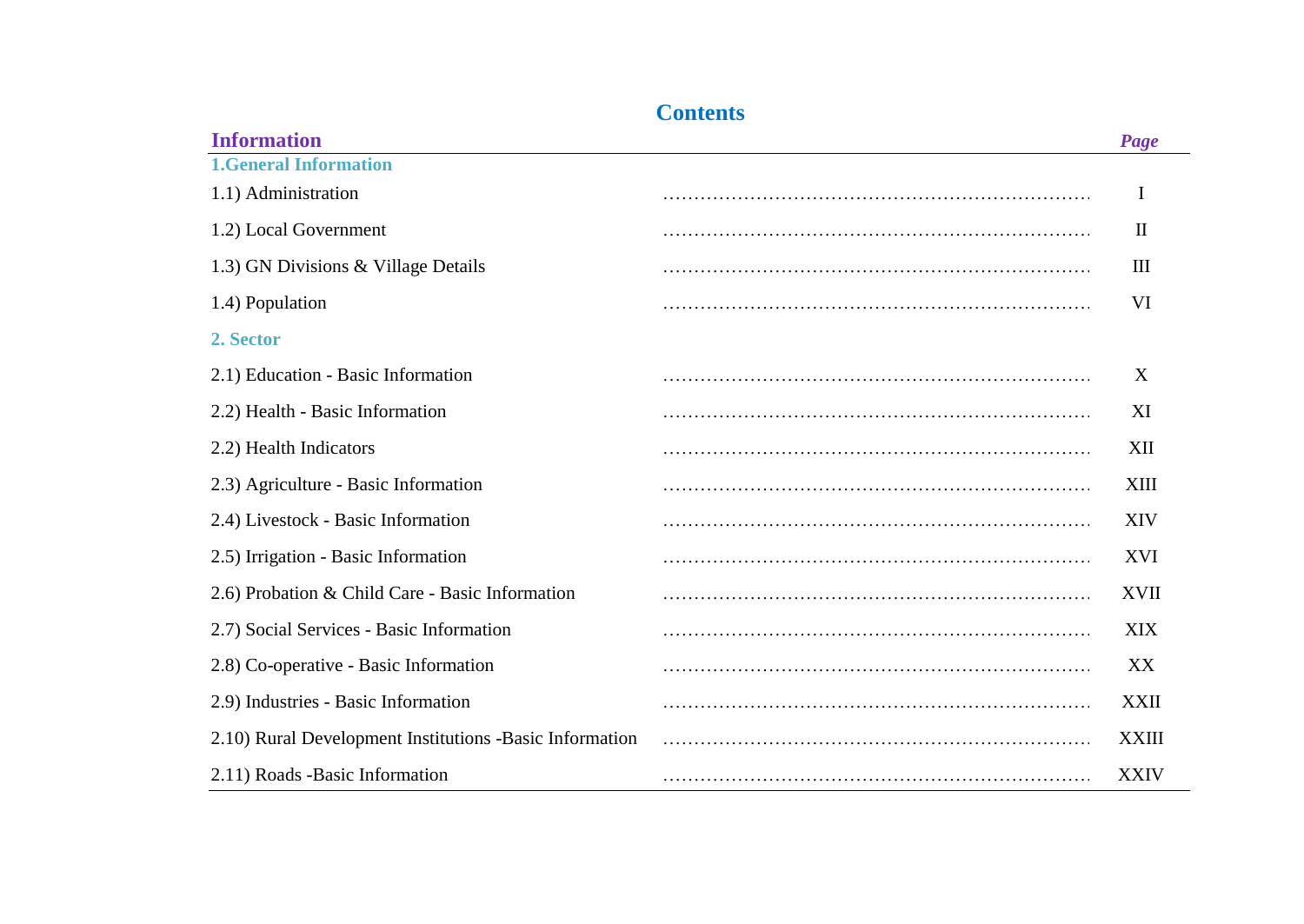### **General Information as at 31.12.2018**

| <b>Basic Administrative Information</b> | Unit       | NP           | <b>Jaffna</b> | Kilinochchi      | Mullaitivu              | Vavuniya       | <b>Mannar</b>  |
|-----------------------------------------|------------|--------------|---------------|------------------|-------------------------|----------------|----------------|
| Divisional Secretary Division           | <b>Nos</b> | 34           | 15            | $\overline{4}$   | 6                       | $\overline{4}$ | 5              |
| Grama Niladhari Division                | <b>Nos</b> | 921          | 435           | 95               | 136                     | 102            | 153            |
| No of Villages                          | <b>Nos</b> | 3,571        | 1,454         | 354              | 632                     | 515            | 616            |
| Municipal Council                       | <b>Nos</b> | $\mathbf{1}$ | $\mathbf{1}$  | $\boldsymbol{0}$ | $\theta$                | $\overline{0}$ | $\overline{0}$ |
| <b>Urban Council</b>                    | <b>Nos</b> | 5            | 3             | $\overline{0}$   | $\theta$                | 1              |                |
| PradeshiyaSabha                         | <b>Nos</b> | 28           | 13            | $\mathbf{3}$     | $\overline{\mathbf{4}}$ | 4              |                |

 **Sector :- 1.1) Administration**

 *Source:- Resprective District Secretariats & Department of Local Government , NP*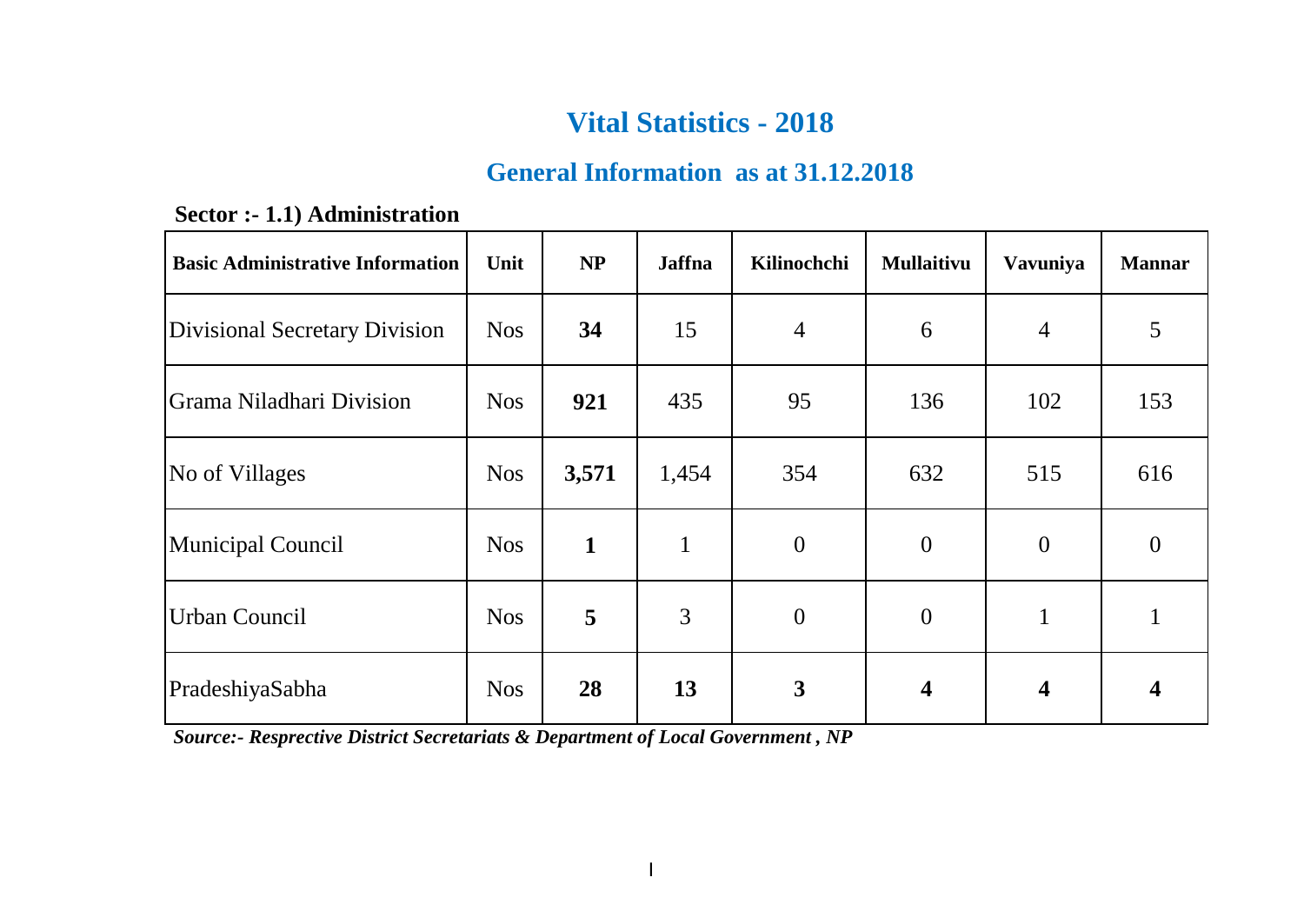### **General Information as at 31.12.2018 Vital Statistics - 2018**

| <b>Basic Administrative Information</b> |                                   | NP    | <b>Jaffna</b>  | Kilinochchi    | <b>Mullaitivu</b> | Vavuniya       | <b>Mannar</b> |
|-----------------------------------------|-----------------------------------|-------|----------------|----------------|-------------------|----------------|---------------|
| Library                                 | Functioning                       | 109   | 60             | 10             | 10                | 10             | 19            |
|                                         | Not Functioning                   |       | $\Omega$       | $\theta$       |                   | $\Omega$       | $\Omega$      |
|                                         | Functioning                       | 152   | 80             | 24             | 21                | 12             | 15            |
| Market                                  | Not functioning at the same place | 39    | 14             | 8              | 12                | 4              |               |
| <b>Public Toilet</b>                    | Functioning                       | 636   | 266            | 43             | 87                | 71             | 169           |
|                                         | Not Functioning                   | 66    | 39             | 3              | 18                | 5              |               |
|                                         | <b>Functioning</b>                | 39    | 13             | $\overline{2}$ | 3                 | 5              | 16            |
| Children Park                           | Not Functioning                   | 9     | $\overline{2}$ | 1              | 2                 |                | 3             |
| Play Ground                             | Functioning                       | 118   | 17             | 8              | 20                | 33             | 40            |
|                                         | Not Functioning                   | 20    | 9              | $\overline{0}$ | $\theta$          | 11             | $\Omega$      |
| Cemeteries                              | Functioning                       | 658   | 266            | 87             | 100               | 154            | 51            |
|                                         | Not Functioning                   | 14    | 9              | 5              | $\overline{0}$    | $\overline{0}$ | $\Omega$      |
| Pre Schools                             | Functioning                       | 17    | 8              | $\theta$       | $\boldsymbol{0}$  | 3              | 6             |
|                                         | Not Functioning                   | 4     | 3              | $\Omega$       | $\Omega$          | $\Omega$       |               |
|                                         | Functioning                       | 1,401 | 869            | 111            | 135               | 203            | 83            |
| <b>Community Center</b>                 | Not Functioning                   | 182   | 130            | 12             | $\overline{0}$    | 40             | $\theta$      |

#### **Sector :- 1.2) Local Government**

 *Source: Department of Local Government, NP*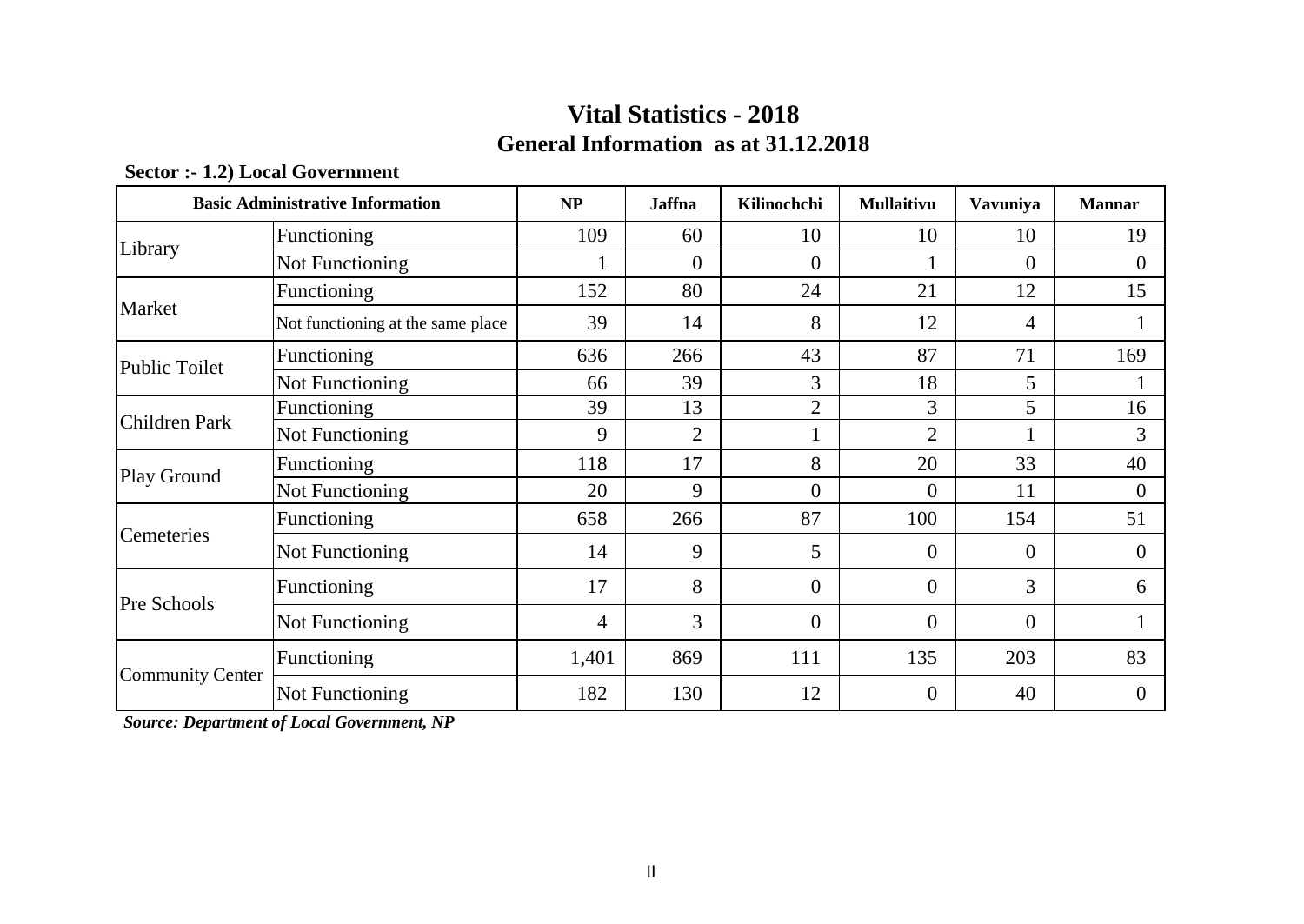### **General Information as at 31.12.2018**

#### **Sector :-1.3) GN Divisions & Village Details**

| <b>District</b> | <b>DS Division</b>                   | Area in Sq.Km | <b>No of GN Divisions</b> | <b>No of Villages</b> |  |
|-----------------|--------------------------------------|---------------|---------------------------|-----------------------|--|
|                 | Delft                                | 48.09         | 6                         | 25                    |  |
|                 | Islands South (Velanai)              | 85.08         | 30                        | 77                    |  |
|                 | Islands North (Kayts)                | 32.52         | 15                        | 48                    |  |
|                 | Karainagar                           | 23.08         | 9                         | 86                    |  |
|                 | Jaffna                               | 10.74         | 28                        | 50                    |  |
|                 | Nallur                               | 34.67         | 40                        | 58                    |  |
|                 | Valikamam South West (Sandilipay)    | 47.53         | 28                        | 79                    |  |
| <b>Jaffna</b>   | Valikamam West (Chankanai)           | 46.22         | 25                        | 80                    |  |
|                 | Valikamam South (Uduvil)             | 31.95         | 30                        |                       |  |
|                 | Valikamam North (Tellippalai)        | 61.54         | 45                        | 177                   |  |
|                 | Valikamam East (Kopay)               | 105.04        | 31                        | 111                   |  |
|                 | Thenmaradchi (Chavakachcheri)        | 222.7         | 60                        | 138                   |  |
|                 | Vadamaradchchi South West(Karaveddy) | 91.14         | 35                        | 187                   |  |
|                 | Vadamaradchchi North (Point Pedro)   | 36.51         | 35                        | 148                   |  |
|                 | Vadamaradchchi East (Maruthankerny)  | 135.2         | 18                        | 41                    |  |
|                 | <b>Total</b>                         | 1012.01       | 435                       | 1,454                 |  |

 *Source:- Distict Secretariat, Jaffna*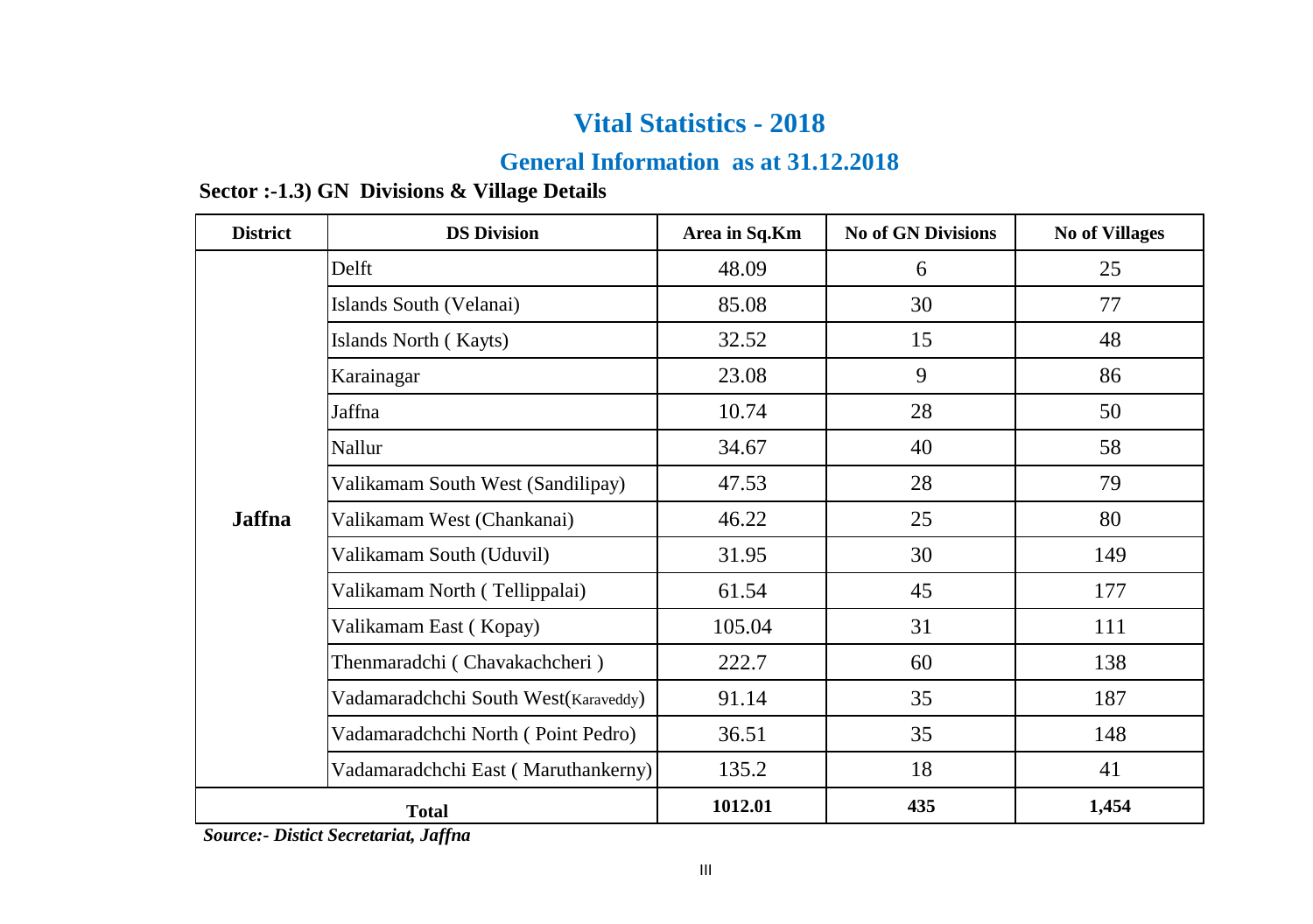### **General Information as at 31.12.2018**

| <b>District</b> | <b>DS Division</b> | Area in Sq. Km | <b>No of GN Divisions</b> | <b>No of Villages</b> |
|-----------------|--------------------|----------------|---------------------------|-----------------------|
|                 | Karachchi          | 436.93         | 42                        | 115                   |
| Kilinochchi     | Kandawalai         | 259.45         | 16                        | 103                   |
|                 | Poonakary          | 483.97         | 19                        | 92                    |
|                 | Pachchilaipalli    | 167.84         | 18                        | 44                    |
| <b>Total</b>    |                    | 1,348.19       | 95                        | 354                   |
|                 | Mannar             | 226.88         | 49                        | 153                   |
|                 | Nanaddan           | 129.25         | 31                        | 164                   |
| <b>Mannar</b>   | Musali             | 474.22         | 20                        | 115                   |
|                 | Manthai West       | 658.9          | 36                        | 126                   |
|                 | Madhu              | 512.82         | 17                        | 58                    |
| <b>Total</b>    |                    | 2,002.07       | 153                       | 616                   |

### **Sector :- 1.3) GN Divisions & Village Details**

 *Source:- Respective District Secretariats, Kilinochchi & Mannar*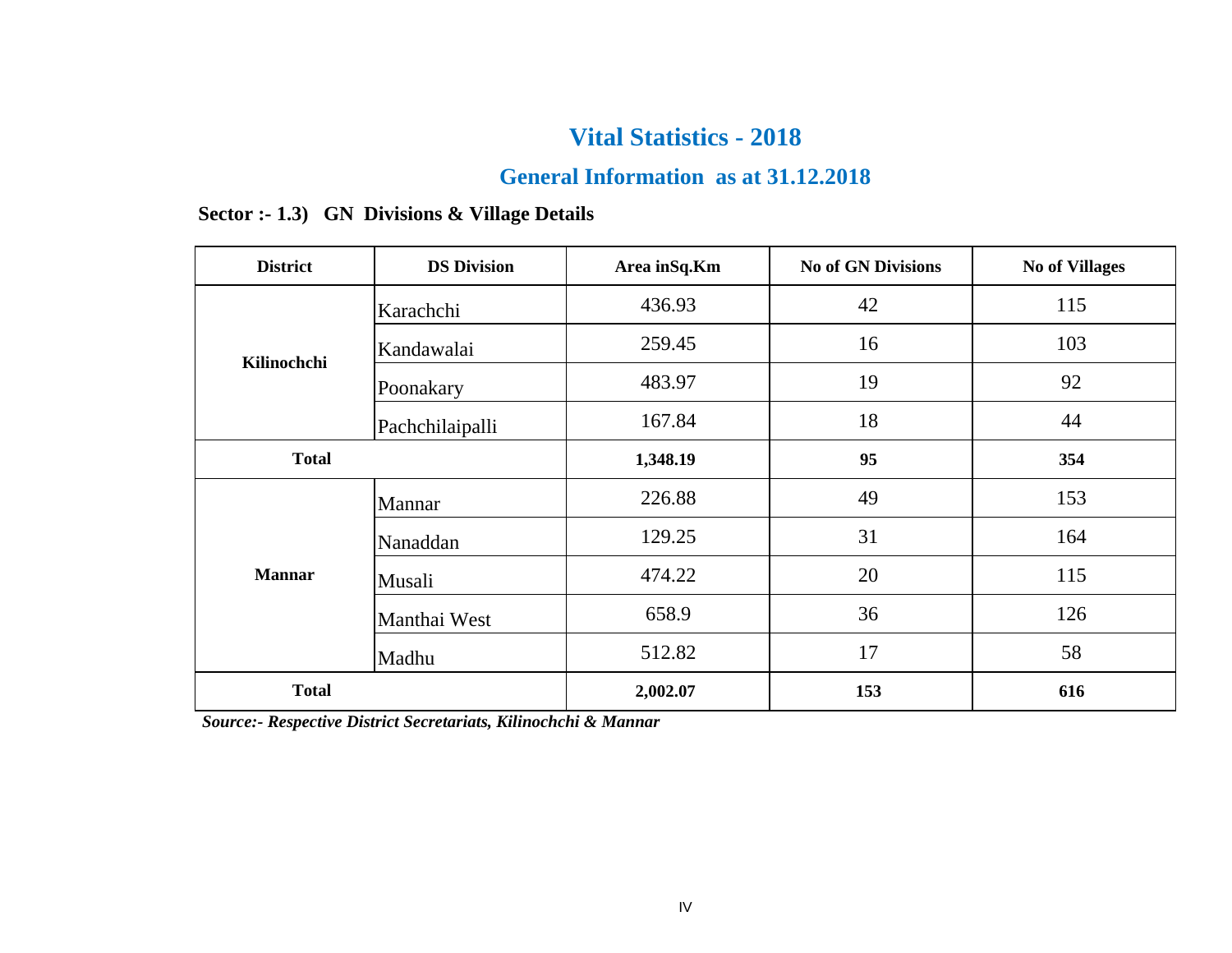# **Vital Statistics - 2018 General Information as at 31.12.2018**

### **Sector :- 1.3) GN Division & Village Details**

| <b>District</b> | <b>DS Division</b> | Area in Sq.Km | No of GN<br><b>Divisions</b> | <b>No of Villages</b> |
|-----------------|--------------------|---------------|------------------------------|-----------------------|
|                 | Maritimepattu      | 728.60        | 46                           | 219                   |
|                 | Puthukudiyirruppu  | 350.00        | 19                           | 179                   |
|                 | Oddusuddan         | 618.00        | 27                           | 114                   |
| Mullaitivu      | Thunukkai          | 326.30        | 20                           | 35                    |
|                 | Manthai East       | 494.00        | 15                           | 68                    |
|                 | Welioya            |               | 9                            | 17                    |
| <b>Total</b>    |                    | 2,516.90      | 136                          | 632                   |
|                 | Vavuniya           | 595.92        | 42                           | 221                   |
| Vavuniya        | Vavuniya South     | 188.50        | 20                           | 91                    |
|                 | Vavuniya North     | 769.60        | 20                           | 110                   |
|                 | Vengalacheddikulam | 412.98        | 20                           | 93                    |
| <b>Total</b>    |                    | 1,967.00      | 102                          | 515                   |

 *Source:- Respective District Secretariats, Mullaitivu & Vavuniya*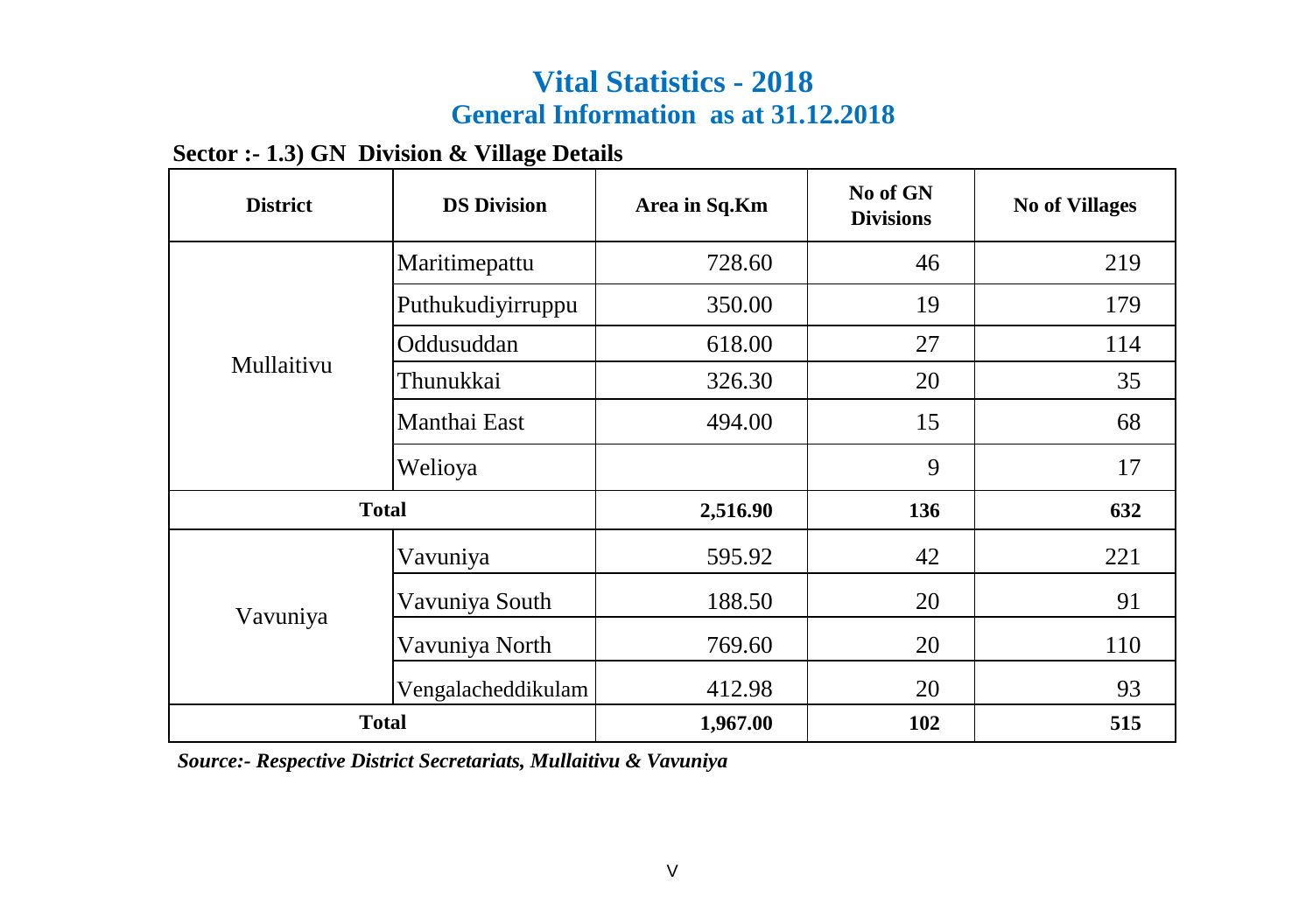# **General Information as at 31.12.2018 Vital Statistics - 2018**

**Sector :- 1.4) Population**

| S/No           | <b>District</b> | <b>Families</b> | <b>No.of Individual</b> | <b>Total Population in</b> |           |
|----------------|-----------------|-----------------|-------------------------|----------------------------|-----------|
|                |                 |                 | <b>Male</b>             | Female                     | <b>NP</b> |
| $\mathbf{1}$   | Jaffna          | 194,053         | 298,401                 | 317,092                    | 615,493   |
| $\overline{2}$ | Kilinochchi     | 45,561          | 70,205                  | 74,265                     | 144,470   |
| 3              | <b>Mannar</b>   | 47,127          | 80,344                  | 82,799                     | 163,143   |
| $\overline{4}$ | Mullaitivu      | 44,120          | 66,875                  | 69,749                     | 136,624   |
| 5              | Vavuniya        | 52,702          | 88,155                  | 92,650                     | 180,805   |
|                | <b>Total</b>    | 383,563         | 603,980                 | 636,555                    | 1,240,535 |

 *Source:- Respective District Secretariats, NP*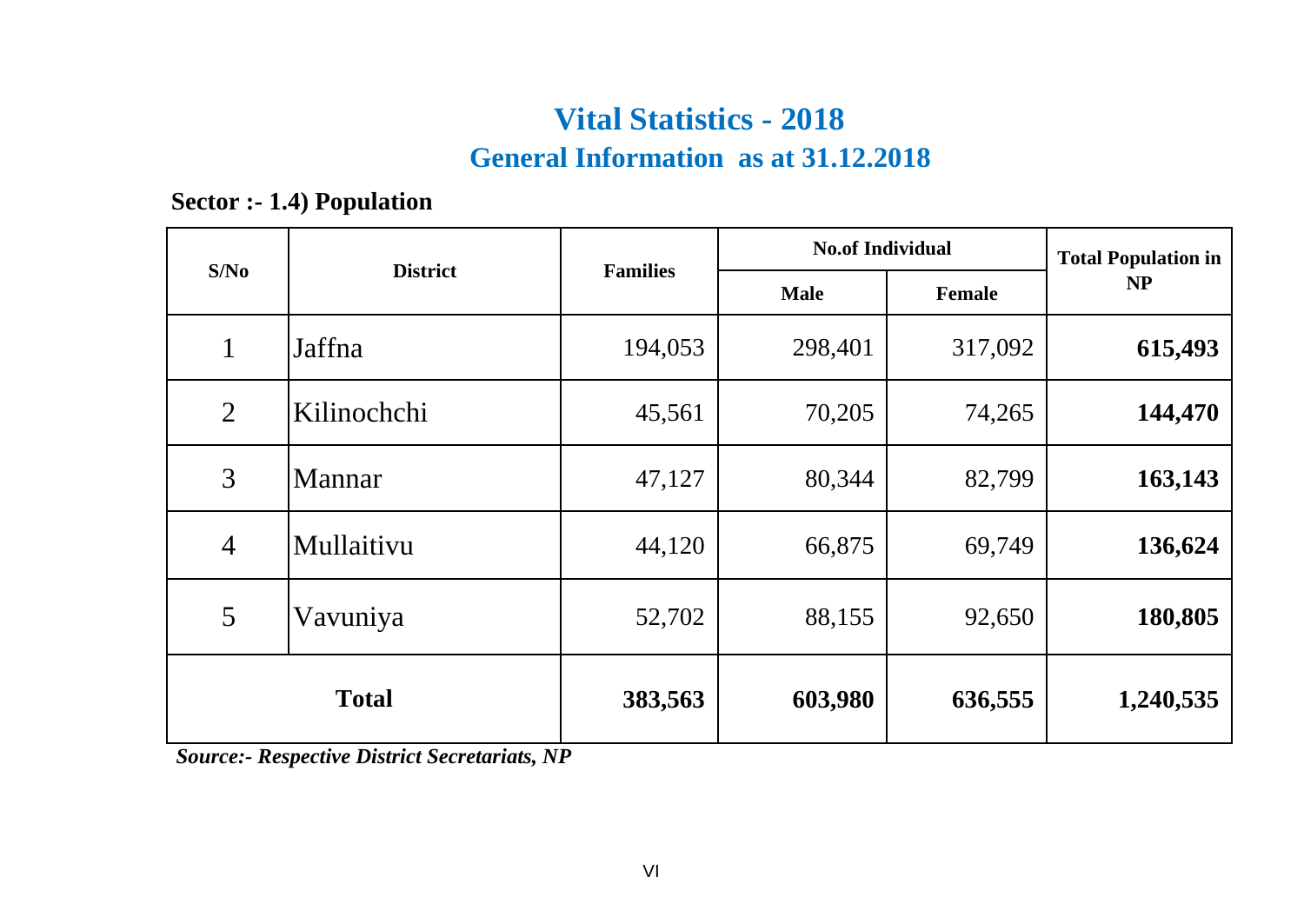# **General Information as at 31.12.2018 Vital Statistics - 2018**

**Sector :- 1.4) Population** 

| <b>District</b> | <b>DS Division</b>                   | No of<br><b>Families</b> | <b>Male</b> | <b>Female</b> | <b>Total</b><br><b>Population</b> |
|-----------------|--------------------------------------|--------------------------|-------------|---------------|-----------------------------------|
|                 | Delft                                | 1,441                    | 2,250       | 2,337         | 4,587                             |
|                 | Islands South (Velanai)              | 4,963                    | 7,921       | 8,475         | 16,396                            |
|                 | Islands North (Kayts)                | 3,084                    | 4,998       | 5,261         | 10,259                            |
|                 | Karainagar                           |                          | 5,097       | 5,585         | 10,682                            |
|                 | Jaffna                               | 16,188                   | 24,869      | 27,375        | 52,244                            |
|                 | Nallur                               | 22,079                   | 32,728      | 34,575        | 67,303                            |
|                 | Valikamam South West (Sandilipay)    | 16,397                   | 26,247      | 27,181        | 53,428                            |
|                 | Valikamam West (Chankanai)           | 14,542                   | 22,789      | 24,389        | 47,178                            |
| <b>Jaffna</b>   | Valikamam South (Uduvil)             | 17,165                   | 25,485      | 27,435        | 52,920                            |
|                 | Valikamam North (Tellippalai)        | 14,232                   | 21,640      | 23,156        | 44,796                            |
|                 | Valikamam East (Kopay)               | 22,994                   | 36,250      | 38,763        | 75,013                            |
|                 | Thenmaradchi (Chavakachcheri)        | 23,016                   | 35,908      | 36,911        | 72,819                            |
|                 | Vadamaradchchi South West (Karaveddy | 14,942                   | 21,981      | 23,699        | 45,680                            |
|                 | Vadamaradchchi North (Point Pedro)   | 14,096                   | 22,084      | 23,642        | 45,726                            |
|                 | Vadamaradchchi East (Maruthankerny)  | 5,335                    | 8,154       | 8,308         | 16,462                            |
|                 | <b>Total</b>                         | 194,053                  | 298,401     | 317,092       | 615,493                           |

 *Source:- District Secretariat, Jaffna*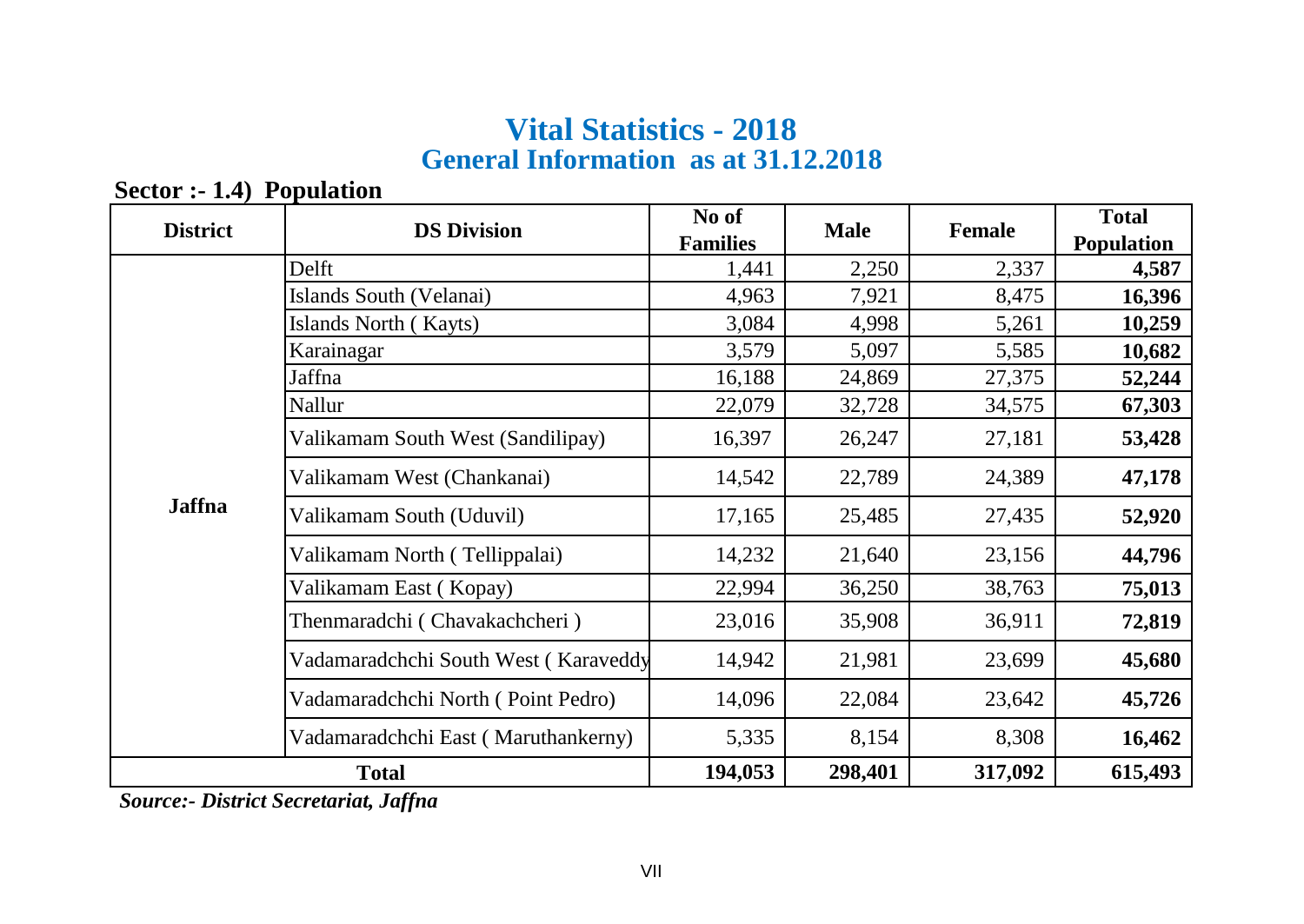### **General Information as at 31.12.2018**

**Sector :- 1.4) Population** 

| <b>District</b> | <b>DS Division</b> | <b>No of Families</b> | <b>Male</b> | <b>Female</b> | <b>Total Population</b> |
|-----------------|--------------------|-----------------------|-------------|---------------|-------------------------|
| Karachchi       |                    | 25,070                | 37,845      | 40,468        | 78,313                  |
| Kilinochchi     | Kandawalai         |                       | 12,731      | 13,650        | 26,381                  |
|                 | Poonakary          | 7,692                 | 13,004      | 13,212        | 26,216                  |
|                 | Pachchilaipalli    | 4,238                 | 6,625       | 6,935         | 13,560                  |
| <b>Total</b>    |                    | 45,561                | 70,205      | 74,265        | 144,470                 |
|                 | Mannar             | 20,184                | 35,925      | 36,553        | 72,478                  |
|                 | Nanaddan           | 6,809                 | 10,707      | 10,964        | 21,671                  |
| <b>Mannar</b>   | Musali             | 8,473                 | 14,715      | 14,688        | 29,403                  |
|                 | Manthai West       | 7,582                 | 12,815      | 13,409        | 26,224                  |
|                 | Madhu              | 4,079                 | 6,182       | 7,185         | 13,367                  |
| <b>Total</b>    |                    | 47,127                | 80,344      | 82,799        | 163,143                 |

 *Source:- Respective District Secretariats, Kilinochchi & Mannar*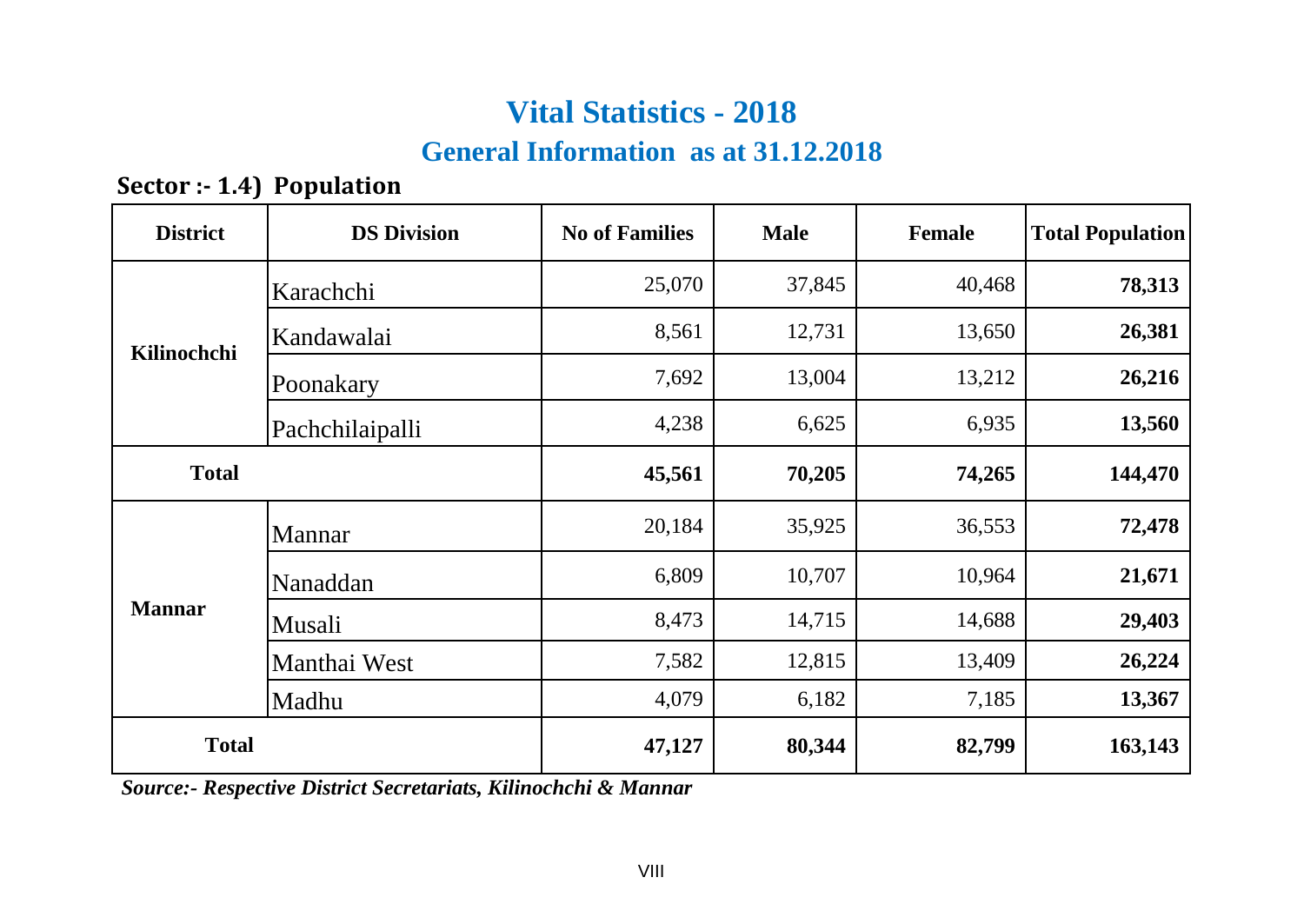# **General Information as at 31.12.2018**

| <b>District</b>   | <b>DS Division</b> | <b>No of Families</b> | <b>Male</b> | <b>Female</b> | <b>Total Population</b> |
|-------------------|--------------------|-----------------------|-------------|---------------|-------------------------|
|                   | Maritimepattu      | 13,890                | 21,049      | 21,777        | 42,826                  |
|                   | Puthukudiyirruppu  | 13,423                | 19,717      | 20,795        | 40,512                  |
| <b>Mullaitivu</b> | Oddusuddan         | 6,291                 | 9,833       | 10,157        | 19,990                  |
|                   | Thunukkai          | 4,055                 | 5,988       | 6,478         | 12,466                  |
|                   | Manthai East       | 3,125                 | 4,784       | 4,857         | 9,641                   |
|                   | Welioya            | 3,336                 | 5,504       | 5,685         | 11,189                  |
|                   | <b>Total</b>       | 44,120                | 66,875      | 69,749        | 136,624                 |
|                   | Vavuniya           | 33,568                | 57,895      | 60,965        | 118,860                 |
|                   | Vavuniya North     | 5,213                 | 7,377       | 8,039         | 15,416                  |
| Vavuniya          | Vavuniya South     | 5,475                 | 8,829       | 9,028         | 17,857                  |
|                   | Vengalacheddikulam | 8,446                 | 14,054      | 14,618        | 28,672                  |
|                   | <b>Total</b>       | 52,702                | 88,155      | 92,650        | 180,805                 |

**Sector :- 1.4) Population** 

 *Source:- District Secretariats, Mullaitivu & Vavuniya*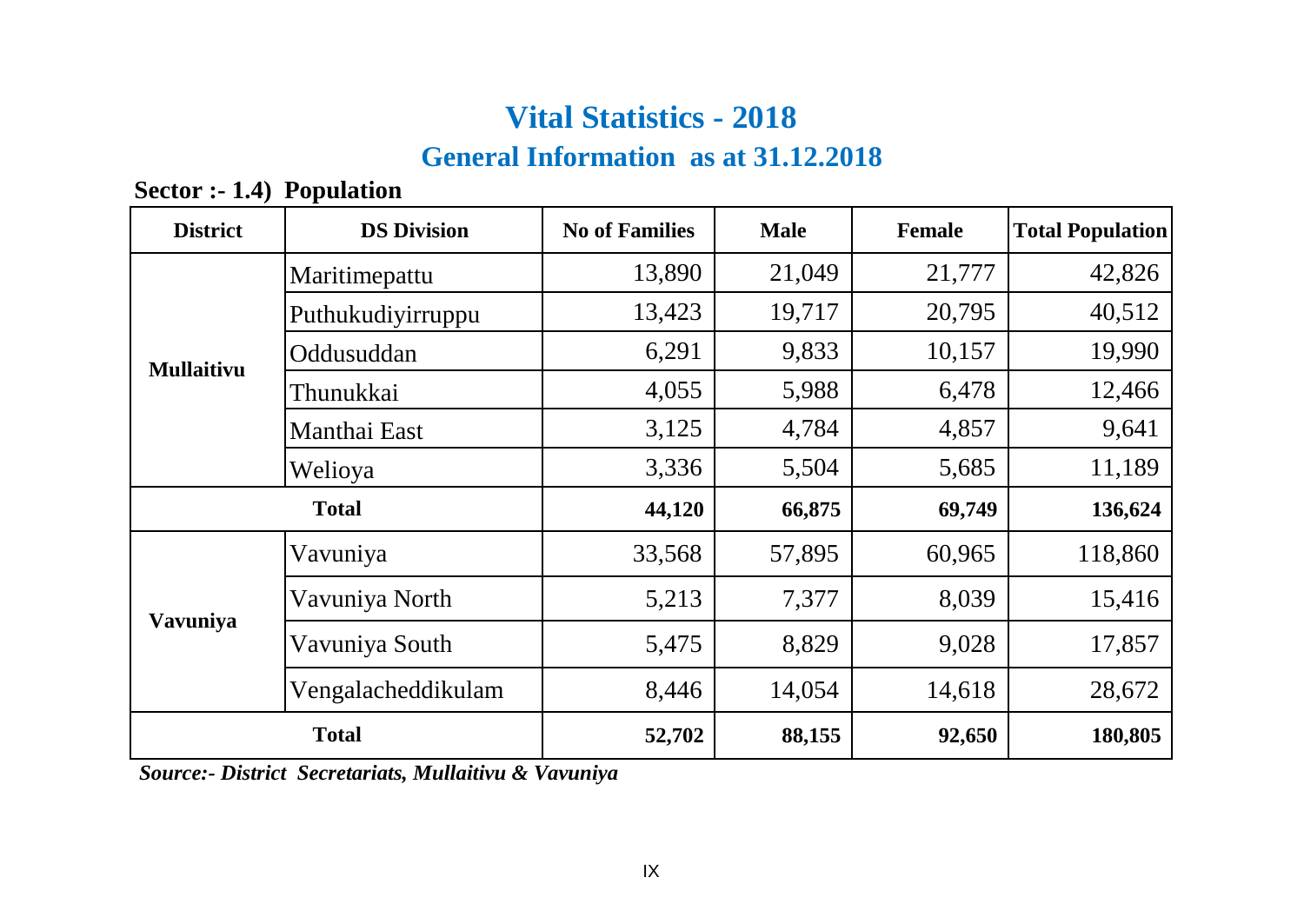#### **Vital Statistics - 2018 Sector Details as at 31.12.2018**

#### **2.1) Education**

| <b>Basic Information</b>                  |                      | <b>Jaffna</b>   | Kilinochchi     | <b>Mullaitivu</b> | <b>Vavuniva</b> | <b>Mannar</b>  | Total (NP)      |
|-------------------------------------------|----------------------|-----------------|-----------------|-------------------|-----------------|----------------|-----------------|
| <b>School by Category</b>                 |                      |                 |                 |                   |                 |                |                 |
| National School (Functioning)             |                      | 7               | 2               | 3                 | 5               | 5              | 22              |
|                                           | 1AB                  | 43              | $\overline{10}$ | 12                | $\overline{11}$ | 8              | 84              |
| Provincial School (Functioning)           | TC                   | 47              | 15              | 13                | 21              | 28             | 124             |
|                                           | Type 2               | 147             | 36              | 39                | 48              | 41             | 311             |
|                                           | Type 3               | 201             | 41              | 59                | -99             | 61             | 461             |
| Private School (Functioning)              |                      | 6               | $\overline{0}$  | $\overline{0}$    | $\overline{0}$  | $\overline{0}$ | 6               |
| <b>Total</b>                              |                      | 451             | 104             | 126               | 184             | 143            | 1008            |
| National School (Not Functioning)         |                      | $\mathbf{0}$    | $\Omega$        | $\Omega$          | $\Omega$        | $\Omega$       | 0               |
|                                           | 1AB                  |                 | $\overline{0}$  | $\overline{0}$    | $\overline{0}$  | $\Omega$       |                 |
| Provincial School (Not Functioning)       | 1 <sup>C</sup>       | $\mathbf{0}$    |                 | $\Omega$          | $\overline{0}$  | $\Omega$       |                 |
|                                           | Type 2               | 3               |                 | $\overline{0}$    | $\overline{0}$  | 3              | 7               |
|                                           | Type 3               | 49              | 6               | $\overline{3}$    | 21              | $\overline{2}$ | 81              |
| Private School (Not Functioning)          |                      | $\Omega$        | $\overline{0}$  | $\overline{0}$    | $\Omega$        | $\Omega$       | 0               |
| <b>Total</b>                              |                      | $\overline{53}$ | 8               | 3                 | 21              | 5              | $\overline{90}$ |
| <b>School by Medium (Functioning)</b>     |                      |                 |                 |                   |                 |                |                 |
| <b>Tamil Medium</b>                       |                      | 435             | 102             | 116               | 160             | 142            | 955             |
| Tamil English medium                      |                      | $\overline{16}$ | $\overline{2}$  | $\overline{2}$    | 4               | $\Omega$       | 24              |
| Sinhala Medium                            |                      | $\Omega$        | $\Omega$        | $\overline{8}$    | 20              |                | 29              |
| <b>Teachers &amp; Students</b>            |                      |                 |                 |                   |                 |                |                 |
| Student-Teacher ratio by functional grade |                      | 1:13            | 1:13            | 1:14              | 1:13            | 1:14           | 1:13            |
| <b>Student Population</b>                 |                      |                 |                 |                   |                 |                |                 |
|                                           | <b>Total</b>         | 8662            | 2150            | 1960              | 2784            | 2146           | 17702           |
| <b>Teachers</b>                           | Tamil medium         | 7735            | 2056            | 1797              | 2037            | 2146           | 15771           |
|                                           | English/Tamil Medium | 927             | 94              | 61                | 440             | $\Omega$       | 1522            |
|                                           | Sinhala medium       | $\Omega$        | $\Omega$        | 102               | 307             | $\Omega$       | 409             |
|                                           | <b>Total</b>         | 119314          | 31978           | 27786             | 37046           | 29578          | 245702          |
| <b>Students</b>                           | Tamil medium         | 94993           | 30213           | 24949             | 24799           | 29578          | 204532          |
|                                           | English/Tamil Medium | 24321           | 1765            | 985               | 8505            | $\Omega$       | 35576           |
|                                           | Sinhala medium       | $\bf{0}$        | $\theta$        | 1852              | 3742            | $\Omega$       | 5594            |

 *Source:- Department of Education, NP*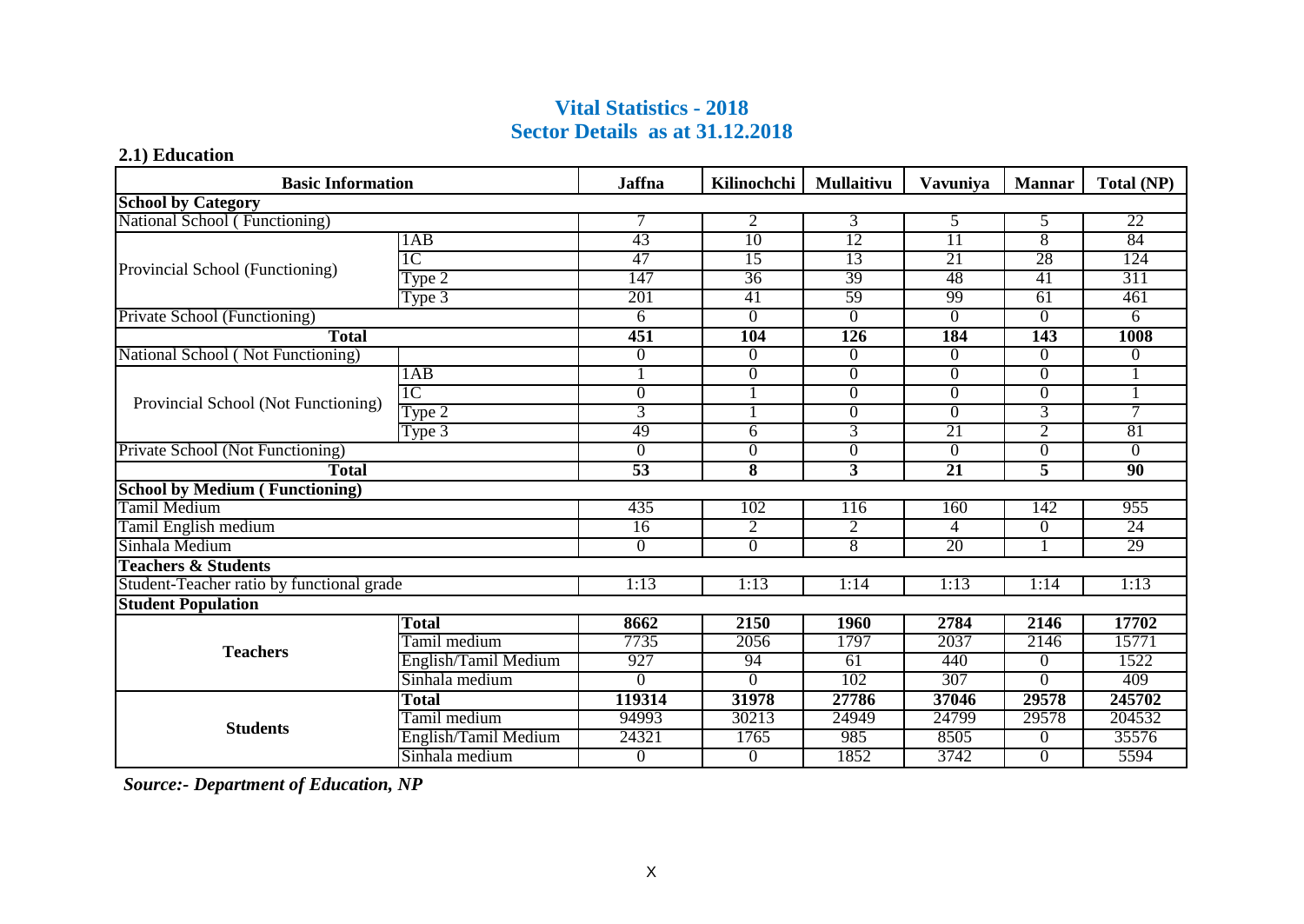#### **Sector Details as at 31.12.2018**

#### **2.2) Health**

| <b>Basic Information</b>                  | Jaffna         | No of Beds     | Kilinochchi    |                |                |                |                | No of Beds Mullaitivu No of Beds Vavuniya No of Beds | <b>Mannar</b>  | No of Beds     | NP             | <b>Totoal No.of Beds</b> |
|-------------------------------------------|----------------|----------------|----------------|----------------|----------------|----------------|----------------|------------------------------------------------------|----------------|----------------|----------------|--------------------------|
| <b>Teaching Hospital</b>                  |                | 1,280          | $\mathbf{0}$   | $\Omega$       | $\Omega$       | $\overline{0}$ | $\overline{0}$ | $\overline{0}$                                       | $\overline{0}$ | $\mathbf{0}$   |                | 1.280                    |
| General Hospital                          | $\overline{0}$ | $\Omega$       |                | 258            |                | 256            |                | 607                                                  | 1              | 331            | $\overline{4}$ | 1,452                    |
| Base Hospital (Type A)                    | $\overline{2}$ | 663            | $\mathbf{0}$   | $\Omega$       |                | 30             | $\overline{0}$ | $\overline{0}$                                       | $\Omega$       | $\mathbf{0}$   | 3              | 693                      |
| Base Hospital (Type B)                    | 2              | 246            |                | 39             | 2              | 225            |                | 93                                                   |                | 105            | $\tau$         | 708                      |
| Divisional Hospital                       | 23             | 632            | $\tau$         | 190            | $\overline{7}$ | 257            | 8              | 91                                                   | 9              | 360            | 54             | 1,530                    |
| Primary Medical Care Unit                 | 17             | $\mathbf{0}$   | $\overline{4}$ | $\Omega$       | 8              | $\mathbf{0}$   | 5              | $\overline{0}$                                       | 9              | $\mathbf{0}$   | 43             | $\overline{0}$           |
| <b>Chest Clinic</b>                       |                | $\overline{0}$ |                | $\overline{0}$ |                | $\overline{0}$ |                | $\overline{0}$                                       |                | $\overline{0}$ | 5              | $\Omega$                 |
| Cancer Unit                               |                | $\Omega$       | $\Omega$       | $\Omega$       | $\Omega$       | $\Omega$       | $\Omega$       | $\Omega$                                             | $\Omega$       | $\Omega$       |                | $\Omega$                 |
| <b>Psychiatrict Unit</b>                  | 3              | 91             |                | 41             |                | 28             |                | 75                                                   | 2              | 43             | 8              | 278                      |
| Gramodaya Health Centre                   | 44             | $\mathbf{0}$   | 41             | $\overline{0}$ | 42             | $\mathbf{0}$   | 31             | $\overline{0}$                                       | 40             | $\overline{0}$ | 198            | $\Omega$                 |
| <b>MOH</b>                                | 14             | $\overline{0}$ | $\overline{4}$ | $\overline{0}$ | 6              | $\overline{0}$ | $\overline{4}$ | $\overline{0}$                                       | 5              | $\overline{0}$ | 33             | $\overline{0}$           |
| School Dental Clinic                      | 14             | $\Omega$       | 2              | $\overline{0}$ | 3              | $\overline{0}$ | 6              | $\overline{0}$                                       | $\overline{4}$ | $\overline{0}$ | 29             | $\overline{0}$           |
| Anti Malaria Campaign                     |                | $\Omega$       |                | $\overline{0}$ |                | $\mathbf{0}$   |                | $\overline{0}$                                       |                | $\mathbf{0}$   | 5              | $\Omega$                 |
| District Hospital of Siddha Medicine      |                | 15             |                | 12             |                | 20             |                | 120                                                  | 1              | 12             | 5              | 179                      |
| Central Dispensary of Siddha Medicine     | 9              | $\mathbf{0}$   |                | $\overline{0}$ | $\Omega$       | $\mathbf{0}$   | $\overline{2}$ | $\mathbf{0}$                                         | 1              | $\overline{0}$ | 13             | $\Omega$                 |
| Free Siddha Dispensary                    | 39             | $\overline{0}$ | 8              | $\overline{0}$ | 5              | $\overline{0}$ | 7              | $\overline{0}$                                       | $\overline{4}$ | $\overline{0}$ | 63             | $\overline{0}$           |
| Rural Hospital of Siddha Medicine         | $\overline{4}$ | 74             |                | $\overline{0}$ | $\overline{c}$ | 10             | $\overline{2}$ | $\overline{0}$                                       | 3              | $\mathbf{0}$   | 12             | 84                       |
| Drug Manufacturing Unit                   |                | $\Omega$       | $\mathbf{0}$   | $\overline{0}$ | $\Omega$       | $\overline{0}$ | $\Omega$       | $\overline{0}$                                       | $\Omega$       | $\overline{0}$ |                | $\Omega$                 |
| Community Medical Unit of Siddha Medicine | 15             | $\overline{0}$ | $\overline{4}$ | $\overline{0}$ | 6              | $\mathbf{0}$   | $\overline{4}$ | $\overline{0}$                                       | 5              | $\overline{0}$ | 34             | $\overline{0}$           |
| <b>Herbal Gardens</b>                     | 3              | $\mathbf{0}$   |                | $\overline{0}$ | $\mathbf{0}$   | $\overline{0}$ |                | $\overline{0}$                                       | $\mathbf{0}$   | $\overline{0}$ | 5              | $\overline{0}$           |

 *Source:- Ministry of Health , NP*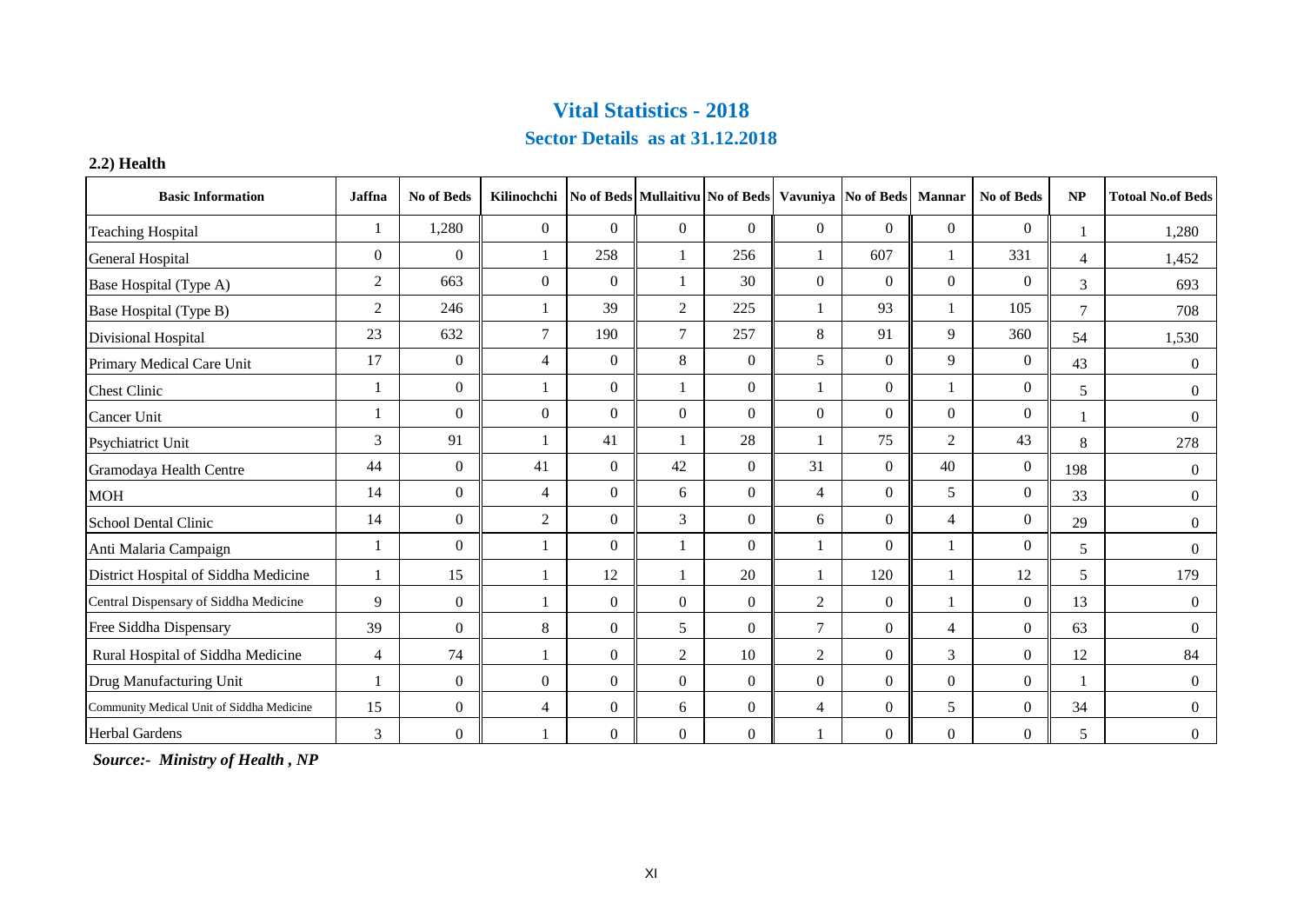### **Sector Details as at 31.12.2018**

#### **2.2) Health Indicators**

| <b>Health Indicators</b>                                                                           | <b>Jaffna</b> | Kilinochchi | <b>Mullaitivu</b> | Vavuniya | <b>Mannar</b> | NP             |
|----------------------------------------------------------------------------------------------------|---------------|-------------|-------------------|----------|---------------|----------------|
| Population(Mid Year)                                                                               | 607,049       | 106,000     | 95,765            | 123,907  | 184,423       | 1,117,144      |
| No. of live births in year 2017                                                                    | 8,152         | 1,838       | 1,516             | 1,880    | 2,796         | 16,182         |
| Crude Birth Rate - No of live birth per 1000 population                                            | 13.4          | 17.3        | 15.8              | 15.2     | 15.2          | 14.5           |
| No. of deaths in year 2017                                                                         | 4,651         | 429         | 457               | 206      | 891           | 6,634          |
| Crude death Rate-No of death per 1000 population                                                   | 7.7           |             | 4.8               | 1.7      | 4.8           | 5.9            |
| No. of infants deaths in year 2017                                                                 | 84            | 17          | 27                | 15       | 24            | 167            |
| Infant Mortality Rate-No of infant death per 1000 live births                                      | 10.3          | 9.2         | 17.8              | 8        | 8.6           | 10.3           |
| No. of deaths of children (1-5 Yrs) in year 2017                                                   | 13            |             |                   | 6        |               | 28             |
| No. of children (1-5 Yrs) in year 2017                                                             | 38,552        | 7,899       | 7,504             | 7,577    | 10,770        | 72,302         |
| Child Mortality Rate-No of death of children between 1 and 5<br>year per 1000 children of same age | 0.3           | 0.3         | 0.4               | 0.8      |               | 0.4            |
| No. of live birth in year 2017                                                                     | 7,895         | 1,833       | 1,498             | 1,576    | 2,575         | 15,377         |
| No. of maternal deaths in year 2017                                                                |               |             | $\theta$          |          |               | 5 <sub>l</sub> |
| Maternal Mortality rate-No of maternal death per 100,000 live                                      |               |             |                   |          |               |                |
| birth                                                                                              | 38            | 54.6        | $\theta$          | 126.9    | 0             | 32.5           |
| Still births in year 2017                                                                          | 50            | 10          | 9                 | 19       | 16            | 104            |
| Still Birth Rate (No of Still Births for 1000 Births)                                              | 6.1           | 5.4         | 5.9               | 10       | 5.7           | 6.4            |

 *Source:- Ministry of Health, NP*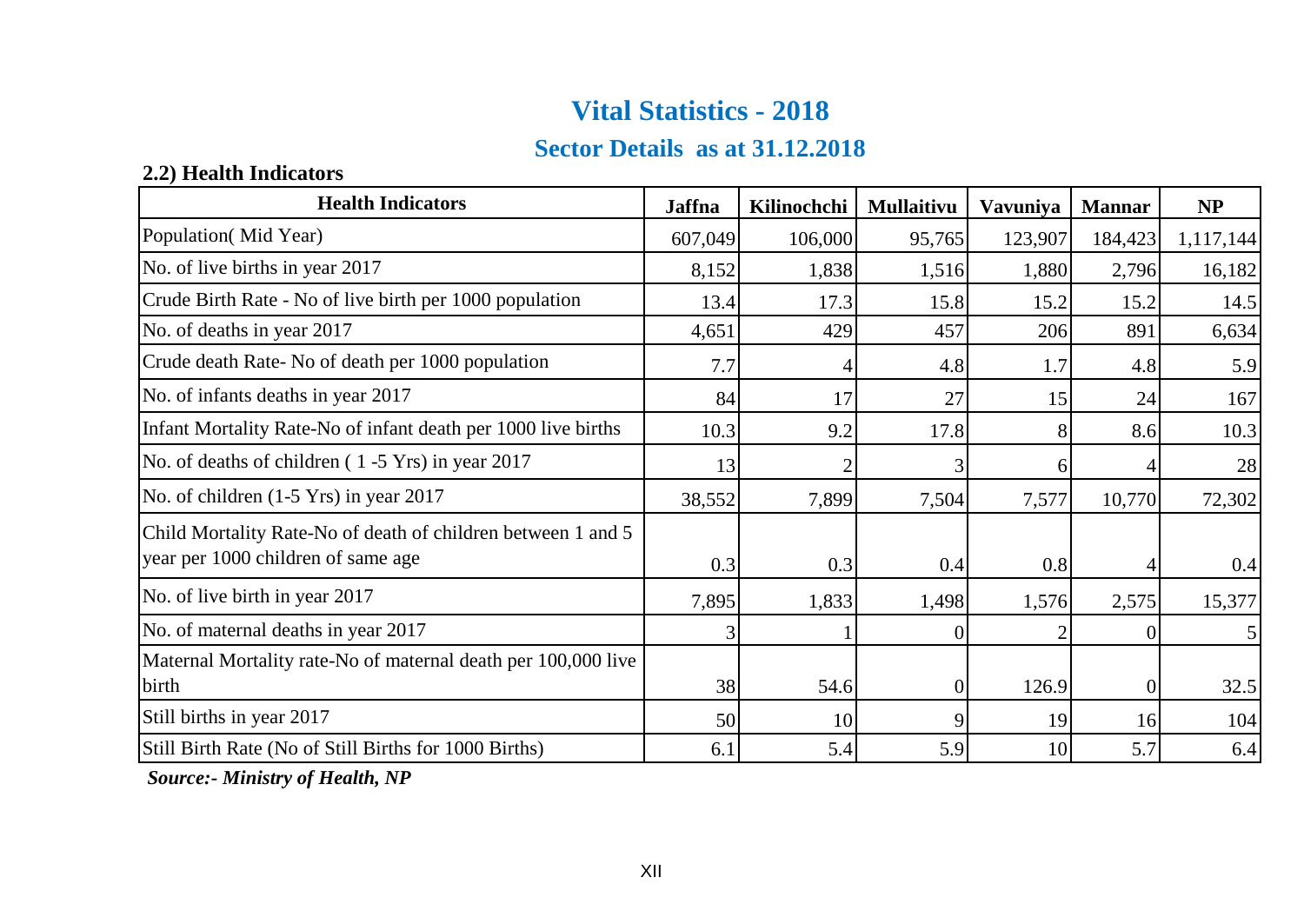#### **Vital Statistics - 2018 Sector Details as at 31.12.2018**

#### **2.3) Agriculture**

| <b>Basic instititional information (Institutions)</b> |                  |      | <b>Jaffna</b> | Kilinochchi    | <b>Mullaitivu</b> | Vavuniya       | <b>Mannar</b>  | Total (NP)       |
|-------------------------------------------------------|------------------|------|---------------|----------------|-------------------|----------------|----------------|------------------|
| <b>Extension Office</b>                               |                  | Nos. |               |                |                   |                |                |                  |
| Segment                                               |                  | Nos. | 3             | $\overline{2}$ | $\overline{2}$    | $\overline{c}$ | $\overline{2}$ | 11               |
| AI Center                                             |                  | Nos. | 15            | 11             | 12                | 10             | 14             | 62               |
| District Agriculture Training Center (DATC)           |                  | Nos. |               |                |                   |                |                | 5                |
| <b>Government Farm</b>                                |                  | Nos. |               |                |                   |                |                |                  |
| Farmers' Training Center (FTC)                        |                  | Nos. |               |                |                   |                |                |                  |
| ***In-service Training Institute (ISTI)               |                  | Nos. |               |                |                   |                |                |                  |
| <b>Basic production information</b>                   |                  |      |               |                |                   |                |                |                  |
| Rainfall - Maha 2015/2016                             | Quantity         | mm   | 1,050.5       | 784.8          | 1,011.5           | 830.7          | 541.2          | 843.7(avg)       |
|                                                       | Days             | Days | 51            | 47             | 45                | 53             | 49             | $49(\text{avg})$ |
| Rainfall - Yala 2016                                  | Quantity         | mm   | 206.1         | 297.1          | 291.4             | 473.9          | 215.0          | 296.7(avg)       |
|                                                       | Days             | Days | 25            | 16             | 19                | 31             | 27             | 24(avg)          |
| <b>Aswedumised Extent</b>                             |                  | ha   | 13,765        | 25,382         | 17,360            | 21,016         | 23,318         | 100,841          |
| Maha 2017/18                                          |                  | ha   | 11,540        | 23,900         | 16,626            | 15,584         | 18,361         | 86,011           |
| Paddy Cultivated Extent                               | <b>Yala 2018</b> | ha   |               | 754            | 1,638             | 780            | 600            | 3,772            |
| Paddy Production                                      | Maha2017/18      | Mt   | 17,869        | 73,917         | 43,967            | 44,695         | 65,030         | 245,478          |
|                                                       | <b>Yala 2018</b> | Mt   |               | 2,710          | 4,928             | 2,070          | 2,043          | 11,751           |
| <b>Extented land for Subsidiary Food</b>              | Maha 2017/18     | ha   | 2,359         | 1,638          | 4,653             | 6,780          | 968            | 16,398           |
| Crops                                                 | <b>Yala 2018</b> | ha   | 1,628         | 536            | 1,523             | 1,279          | 357            | 5,323            |
| Subsidiary Food Crops production                      | Maha 2017/18     | Mt   | 24,576        | 4,139          | 7,374             | 7,123          | 1,944          | 45,156           |
|                                                       | <b>Yala 2018</b> | Mt   | 16,619        | 1,984          | 5,192             | 6,624          | 1,671          | 32,090           |
|                                                       | Maha 2017/18     | ha   | 1,225         | 1,144          | 1,113             | 1,037          | 614            | 5,133            |
| Extended land for vegetables<br><b>Yala 2018</b>      |                  | ha   | 821           | 550            | 714               | 612            | 265            | 2,962            |
| Vegetables production                                 | Maha 2017/18     | Mt   | 22,046        | 15,482         | 14,322            | 14,593         | 7,778          | 74,221           |
|                                                       | Yala 2018        | Mt   | 10,974        | 7,990          | 10,883            | 8,732          | 4,077          | 42,656           |
| Fruit Crops extent (Bearing)                          | 2018             | ha   | 2,162         | 791            | 739               | 2,597          | 1,009          | 7,298            |
| <b>Fruit Crops Production</b>                         | 2018             | Mt   | 45,604        | 12,649         | 12,276            | 50,239         | 19,509         | 140,277          |

 *Source:- Department of Agriculture, NP*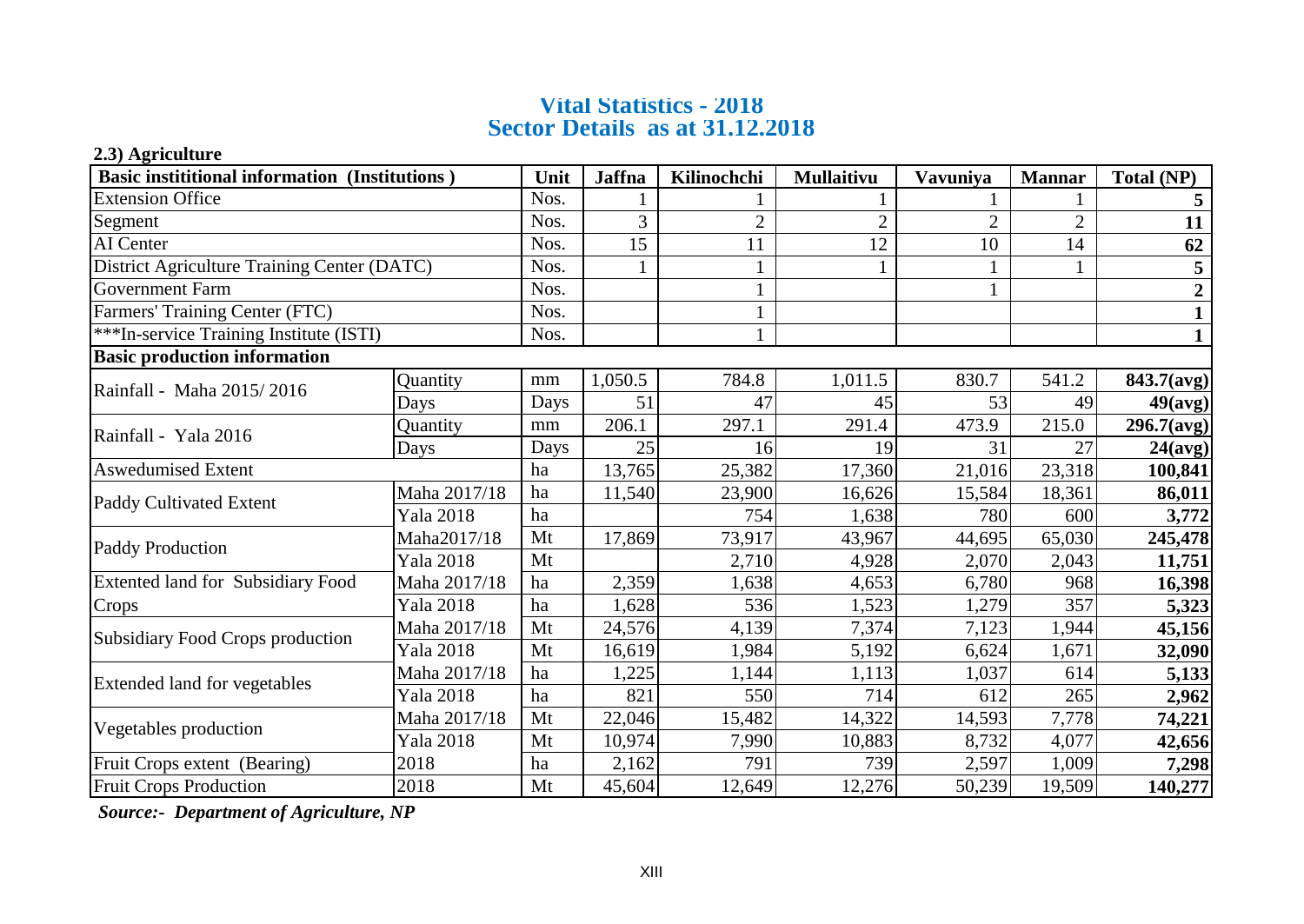### **Vital Statistics - 2018 Sector Details as at 31.12.2018**

#### **2.4) Livestock**

| <b>Institutions</b>                   |            | <b>Jaffna</b>    | Kilinochchi    | Mullaitivu               | Vavuniya                     | <b>Mannar</b> | <b>NP</b>        |
|---------------------------------------|------------|------------------|----------------|--------------------------|------------------------------|---------------|------------------|
| Range                                 |            | 15               | $\overline{4}$ | 6                        | 4                            | 5             | 34               |
| Deputy Director's Office              |            | 1                | 1              | 1                        | 1                            | 1             | 5                |
| District Veterinary Surgeon's Office  |            |                  |                | $\blacksquare$           | ۰                            |               | $\mathbf{0}$     |
| Veterinary Surgeon's Office           |            | 15               | $\overline{4}$ | 6                        | 4                            | 5             | 34               |
| Regional Livestock Farm               |            | 1                |                | 1                        | $\overline{2}$               |               | $\boldsymbol{4}$ |
| <b>Regional Training Center</b>       |            | $\boldsymbol{0}$ | 1              | $\overline{\phantom{0}}$ | 1                            |               | $\overline{2}$   |
| Veterinary Hospital                   |            | 1                |                | -                        | $\frac{1}{2}$                |               | 1                |
| <b>Artificial Insemination Center</b> |            |                  |                | $\overline{\phantom{0}}$ | $\qquad \qquad \blacksquare$ |               | 1                |
| <b>Bull Calf Rearing Center</b>       |            |                  |                |                          | 1                            |               | 1                |
| <b>Production</b>                     |            |                  |                |                          |                              |               |                  |
| Population of Neat Cattle             | Cross Bred | 49,815           | 13,437         | 32,128                   | 27,384                       | 20,974        | 143,738          |
|                                       | Local      | 19,907           | 32,939         | 53,096                   | 49,288                       | 53,060        | 208,290          |
| <b>Cross Bred</b>                     |            |                  | 493            | 5,744                    | 340                          | 694           | 7,271            |
| Population of Buffaloes<br>Local      |            |                  | 1,543          | 6,485                    | 4,246                        | 6,694         | 18,968           |
| Population of Goats                   | Cross Bred | 71,650           | 7,577          | 6,192                    | 4,784                        | 7,658         | 97,861           |
|                                       | Local      | 20,728           | 10,047         | 8,841                    | 16,861                       | 29,212        | 85,689           |

 *Source:- Department of Animal Production & Health , NP*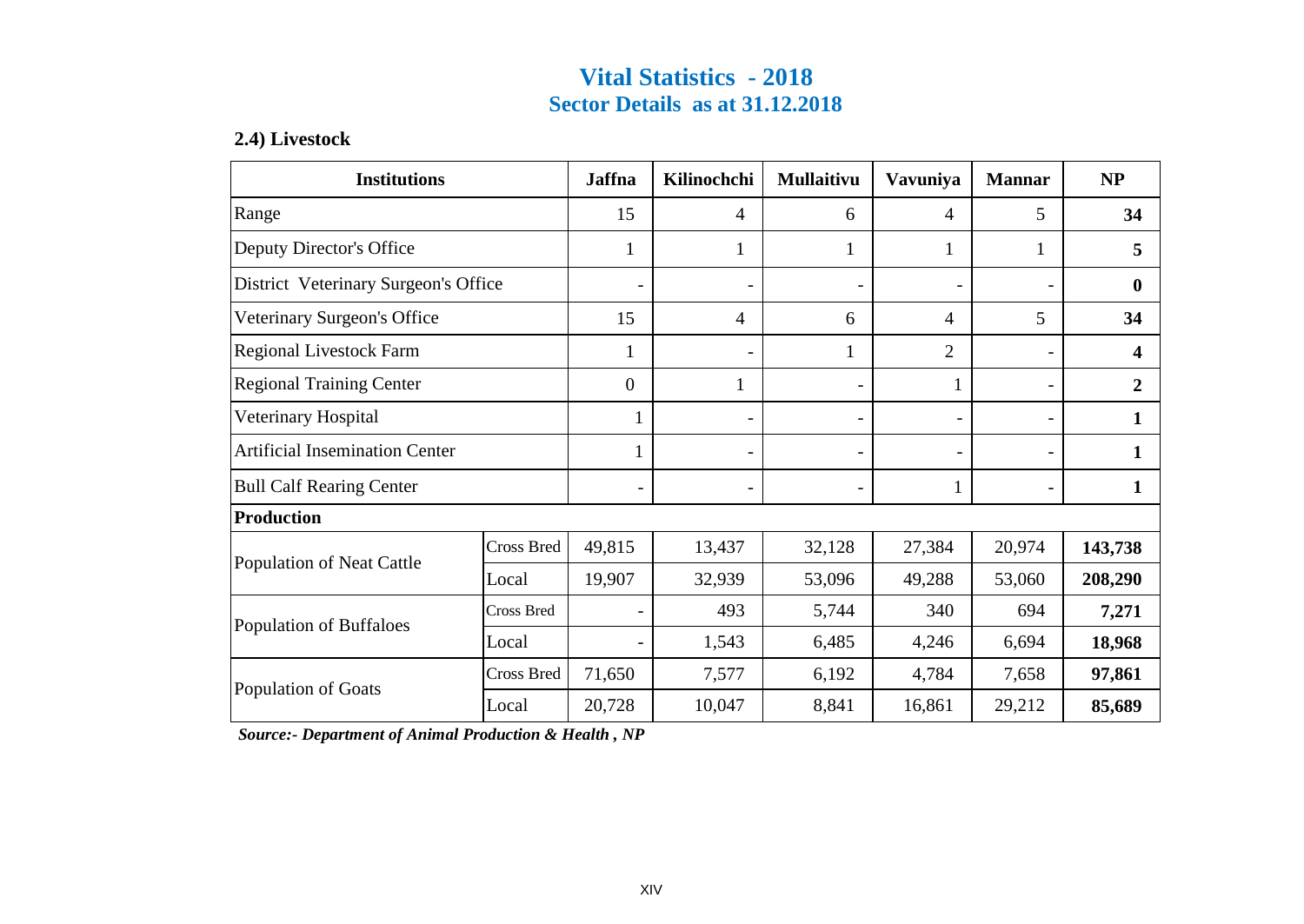# **Vital Statistics -2018 Sector Details as at 31.12.2018**

### **2.4) Livestock**

| <b>Basic Information</b>                                    | Unit       | <b>Jaffna</b> | Kilinochchi | <b>Mullaitivu</b> | <b>Vavuniya</b> | <b>Mannar</b> | NP         |
|-------------------------------------------------------------|------------|---------------|-------------|-------------------|-----------------|---------------|------------|
| Population of Poultry                                       | <b>Nos</b> | 771,885       | 646,264     | 241,546           | 820,981         | 851,270       | 3,331,946  |
| <b>Artificial Insemination</b><br>Cattle                    | <b>Nos</b> | 16,153        | 3,619       | 2,780             | 3,612           | 445           | 26,609     |
| Artificial Insemination<br>Goat                             | <b>Nos</b> | 2,298         | 300         | 67                | 75              | 3             | 2,743      |
| Cattle Vaccination - FMD                                    | <b>Nos</b> | 32,508        | 20,865      | 15,610            | 31,049          | 12,985        | 113,017    |
| Cattle Vaccination - BQ                                     | <b>Nos</b> | 210           | 3,547       | 10,852            | 11,915          | 11,826        | 38,350     |
| Poultry Vaccination - Ranikhet                              | <b>Nos</b> | 1,389,866     | 299,850     | 145,288           | 223,709         | 165,350       | 2,224,063  |
| Poultry Vaccination - Gumboro                               | <b>Nos</b> | 914,069       | 130,540     | 84,375            | 147,749         | 43,728        | 1,320,461  |
| Poultry Vaccination - Fowl Pox                              | <b>Nos</b> | 145,244       | 65,350      | 32,496            | 32,380          | 26,340        | 301,810    |
| Milk Production (Cow, Buffalo, Goat)                        | Lit/day    | 54,185        | 13,514      | 18,242            | 33,484          | 9,818         | 129,243    |
| Milk Collection center                                      | <b>Nos</b> | 68            | 26          | 65                | 20              | 11            | <b>190</b> |
| <b>Egg Production</b>                                       | Nos/day    | 40,039        | 29,724      | 3,493             | 19,510          | 7,469         | 100,235    |
| Meat Production (Beef, Mutton, Chicken)                     | Kg/day     | 9,126         | 6,052       | 3,098             | 7,992           | 9,421         | 35,689     |
| Cattle Farm Families (<5,5-15,15-25,>25)                    | <b>Nos</b> | 22,161        | 4,931       | 8,140             | 7,633           | 5,606         | 48,471     |
| Goat Farm Families ( $\langle 5, 5-15, 15-25, 25 \rangle$ ) | <b>Nos</b> | $\Omega$      | 58          | 317               | 193             | 79            | 647        |
| Goat Farm Families (<5,5-15,15-25,>25)                      | <b>Nos</b> | 20,981        | 1,974       | 2,394             | 1,714           | 2,242         | 29,305     |
| Poultry Farm Families (<25,25--50-200,>200)                 | <b>Nos</b> | 58,091        | 16,096      | 14,999            | 14,031          | 16,641        | 119,858    |

 *Source:- Department of Animal Production & Health , NP*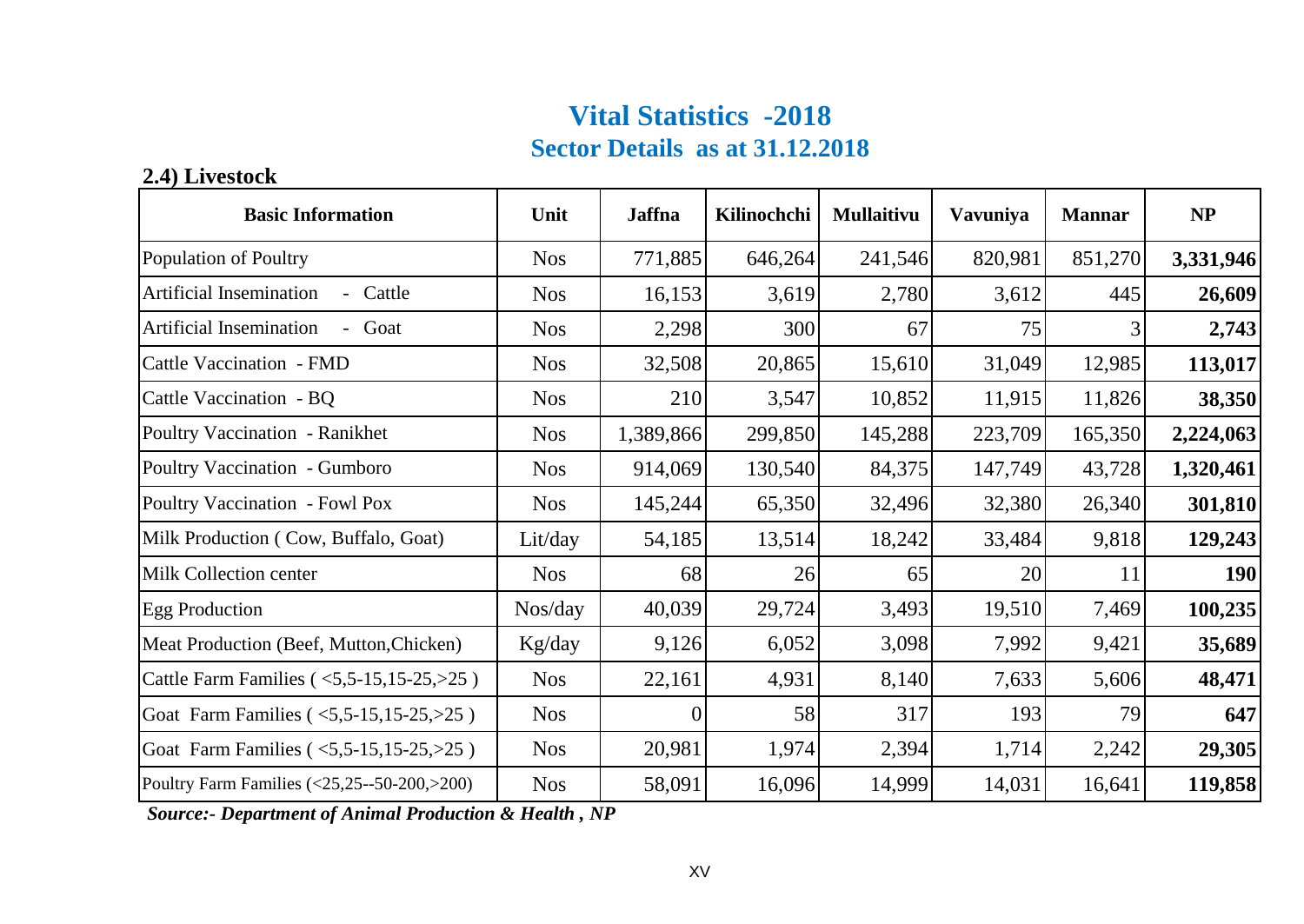### **Sector Details as at 31.12.2018**

#### **2.5) Irrigation**

| <b>Basic Information</b>                              | Unit       | <b>Jaffna</b> | Kilinochchi    | <b>Mullaitivu</b> | Vavuniya          | <b>Mannar</b> | NP       |
|-------------------------------------------------------|------------|---------------|----------------|-------------------|-------------------|---------------|----------|
| <b>Provincial Director's Office</b>                   | <b>Nos</b> |               | $\theta$       |                   | 0                 |               |          |
| Deputy Director of Irrigation Offices (DDI-<br>Range) | <b>Nos</b> | 0             |                |                   |                   | $\Omega$      | 3        |
| Office of Division Irrigation Engineer                | <b>Nos</b> |               |                | $\overline{2}$    | $\overline{2}$    |               | 7        |
| Soil laboratory                                       | <b>Nos</b> |               |                |                   |                   |               | 4        |
| Hydrological Research Center                          | <b>Nos</b> |               |                |                   |                   |               | 1        |
| Irrigation roads                                      | Km         |               | 374.76         | 447.35            | 104.43            | 78.66         | 1,005.20 |
| Major Tank (Central)                                  | <b>Nos</b> |               |                |                   |                   | 3             | 4        |
| Major Tank (Provincial)                               | <b>Nos</b> |               | 5              | $\overline{4}$    |                   |               | 9        |
| Medium Tank (Central)                                 | <b>Nos</b> |               |                |                   | 6                 |               | 6        |
| Medium Tank (Provincial)                              | <b>Nos</b> |               | 4              | 16                | 17                | 8             | 45       |
| <b>Minor Tank</b>                                     | <b>Nos</b> | 1,000         | 457            | 250               | 689               | 348           | 2,744    |
| Total irrigable area - Major<br>(Provincial)          | Acs.       |               | 31,957         | 17,186            | $\qquad \qquad -$ |               | 49,143   |
| Total irrigable area - Medium<br>(Provincial)         | Acs.       |               | 2,193          | 8,579             | 5,545             | 4,721         | 21,038   |
| Drainage scheme (Valukkai Aru)                        | <b>Nos</b> |               |                |                   |                   |               |          |
| <b>Salt Water Exclusion Scheme</b>                    | <b>Nos</b> | 34            | $\overline{a}$ |                   |                   |               | 34       |
| Lagoon Scheme                                         | <b>Nos</b> | 2             |                |                   |                   |               | 3        |

 *Source:- Department of Irrigation , NP*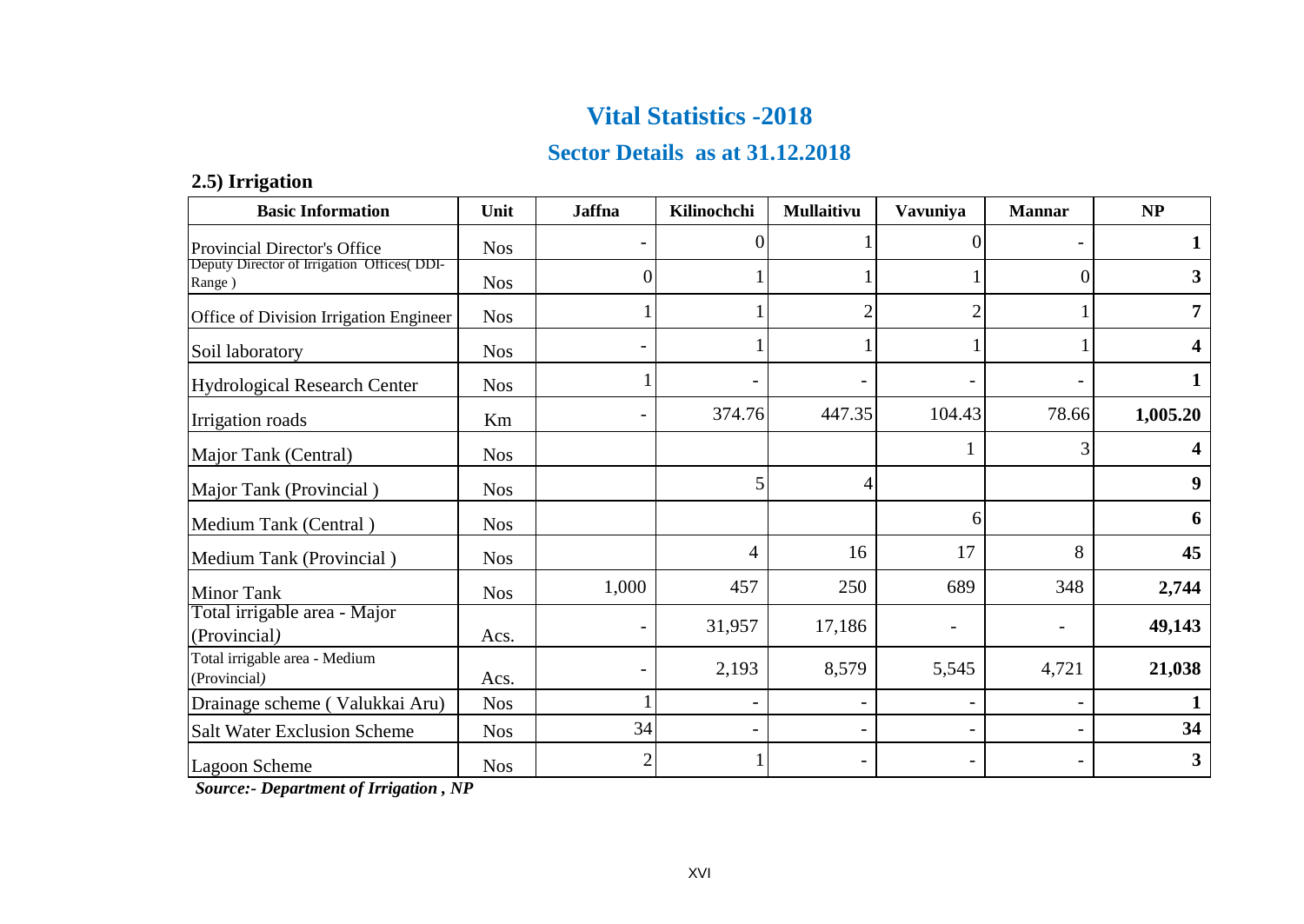### **Sector Details as at 31.12.2018**

### **2.6) Probation & Child Care**

| <b>Basic Information</b>                                                        | Unit            |                          | Jaffna   Kilinochchi   Mullaitivu |                | Vavuniya                 | <b>Mannar</b>            | <b>NP</b> |
|---------------------------------------------------------------------------------|-----------------|--------------------------|-----------------------------------|----------------|--------------------------|--------------------------|-----------|
| <b>State Receiving Home</b>                                                     | Nos.            |                          |                                   |                |                          |                          |           |
| Certified School & Remand Home                                                  | Nos.            |                          |                                   |                |                          |                          |           |
| Home for Children<br>(Receiving assistance from departmental maintenance grant) | No of<br>homes. | 9                        | $\overline{2}$                    | $\overline{2}$ |                          |                          | 15        |
| Home for Children<br>(Receiving assistance from departmental Adhoc grant)       | Nos.            | 3                        | 4                                 | 3              |                          | 3                        | 14        |
| Day Care Centers<br>(Receiving assistance from departmental Adhoc grant)        | Nos.            | $\mathcal{I}$            |                                   |                | $\overline{\phantom{0}}$ | 4                        | 12        |
| Beneficiaries under Tsunami Fit Person                                          | Nos.            | ۰                        |                                   |                |                          | $\overline{\phantom{a}}$ |           |
| Beneficiaries under Normal Fit Person                                           | Nos.            | 153                      | 39                                | 225            | 98                       | 168                      | 713       |
| Beneficiaries under UNICEF Fit Person                                           | Nos.            | $\blacksquare$           |                                   |                |                          |                          |           |
| Beneficiaries under Twins Assistant                                             | Nos.            | $\overline{\phantom{0}}$ |                                   |                |                          | $\overline{\phantom{0}}$ |           |
| Beneficiaries under Thriposha issued                                            | No of<br>Bags.  | 145                      | 28                                | 42             | 42                       | 52                       | 309       |
| Orphans                                                                         | Nos.            | 52                       | 41                                | 21             | 69                       | 50                       | 233       |
| Lost of Father or Mother                                                        | Nos.            | 193                      | 312                               | 101            | 118                      | 91                       | 815       |

 *Source:-Department of Probation and Child Care Service, NP*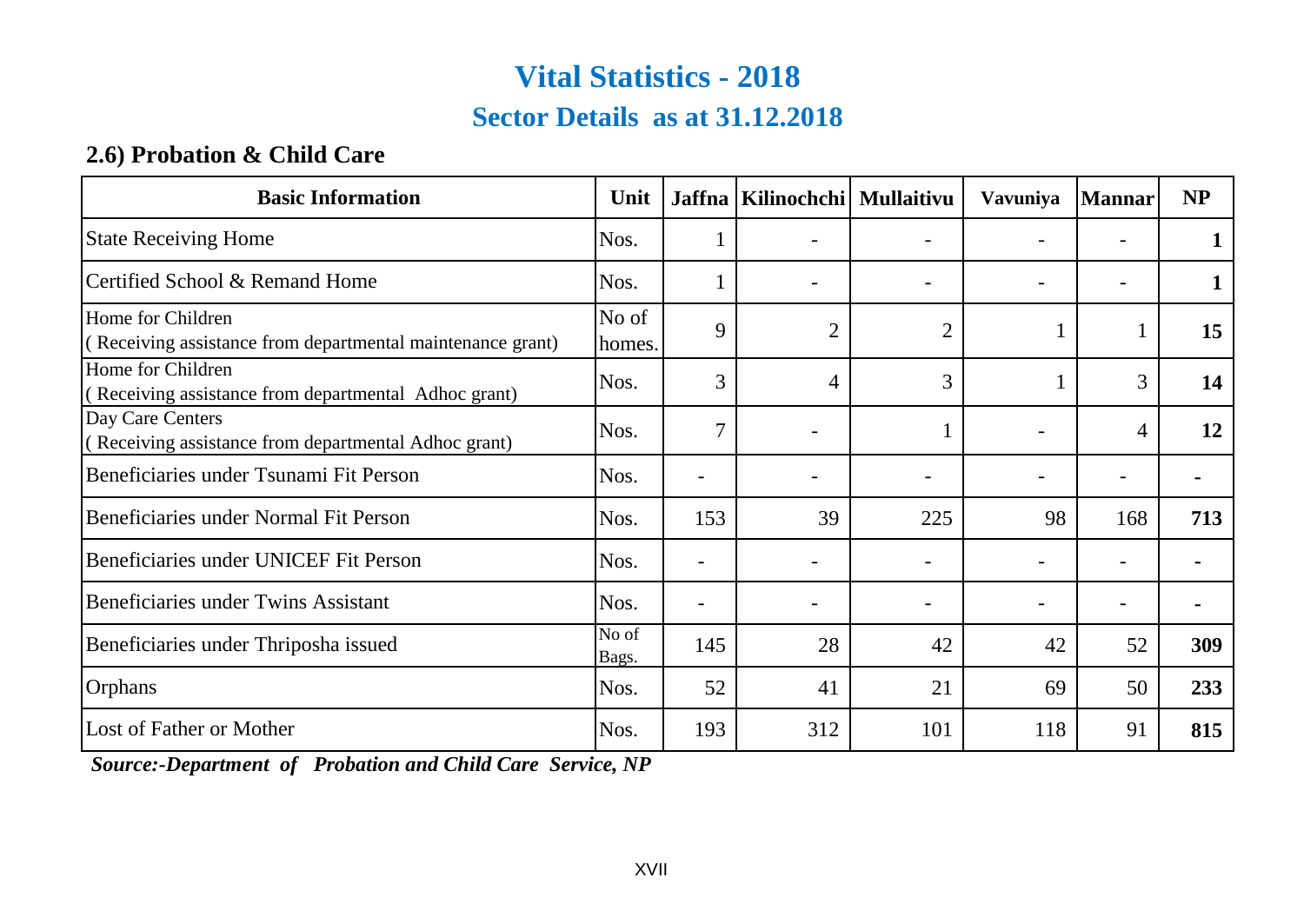### **Sector Details as at 31.12.2018**

#### **2.6) Probation & Child Care**

| <b>Opreation Information</b> |                          | Unit | Jaffna           | Kilinochchi      | <b>Mullaitivu</b> | Vavuniya         | <b>Mannar</b>    | NP               |
|------------------------------|--------------------------|------|------------------|------------------|-------------------|------------------|------------------|------------------|
|                              | Sexual abuse             | Nos. | 26               | 32               | 15                | 12               | 20               | 105              |
| Child Abuse                  | Physical abuse           | Nos. | 11               | 45               | 18                | 5                | 12               | 91               |
|                              | Mental abuse             | Nos. | $\mathbf{0}$     | $\overline{7}$   | $\boldsymbol{0}$  | $\overline{0}$   | 6                | 13               |
|                              | Attempt to suicide       | Nos. | $\boldsymbol{0}$ | 19               | $\mathbf{1}$      | $\mathbf{1}$     | 7                | 28               |
| Suicide                      | <b>Committed Suicide</b> | Nos. | $\mathbf{0}$     | $\overline{2}$   | $\boldsymbol{0}$  | 3                | $\mathbf{0}$     | 5                |
| Neglected                    |                          | Nos. | 9                | 29               | 21                | 4                | 4                | 67               |
| Conflict with law            |                          | Nos. | 18               | 5                | 5                 | $\overline{2}$   | 4                | 34               |
| Kidnapping                   |                          | Nos. | $\mathbf{2}$     | 5                | $\boldsymbol{0}$  | $\overline{0}$   | 4                | 11               |
| Trafficking                  |                          | Nos. | 5                | $\overline{2}$   | $\boldsymbol{0}$  | 4                | $\overline{2}$   | 13               |
| Threatening                  |                          | Nos. | 8                | $\overline{4}$   | 3                 | $\overline{0}$   | 6                | 21               |
| Drop-out from school         |                          | Nos. | 28               | 29               | 9                 | 19               | 33               | 118              |
| Child labour                 |                          | Nos. | 6                | $\overline{3}$   | 11                | $\overline{2}$   | $\mathbf{1}$     | 23               |
| Adoption                     |                          | Nos. | 12               | $\boldsymbol{0}$ |                   |                  | $\boldsymbol{0}$ | 14               |
| Others                       |                          | Nos. | $\boldsymbol{0}$ | $\boldsymbol{0}$ | $\boldsymbol{0}$  | $\boldsymbol{0}$ | $\boldsymbol{0}$ | $\boldsymbol{0}$ |

 *Source:- Department of Probation and Child Care Service, NP*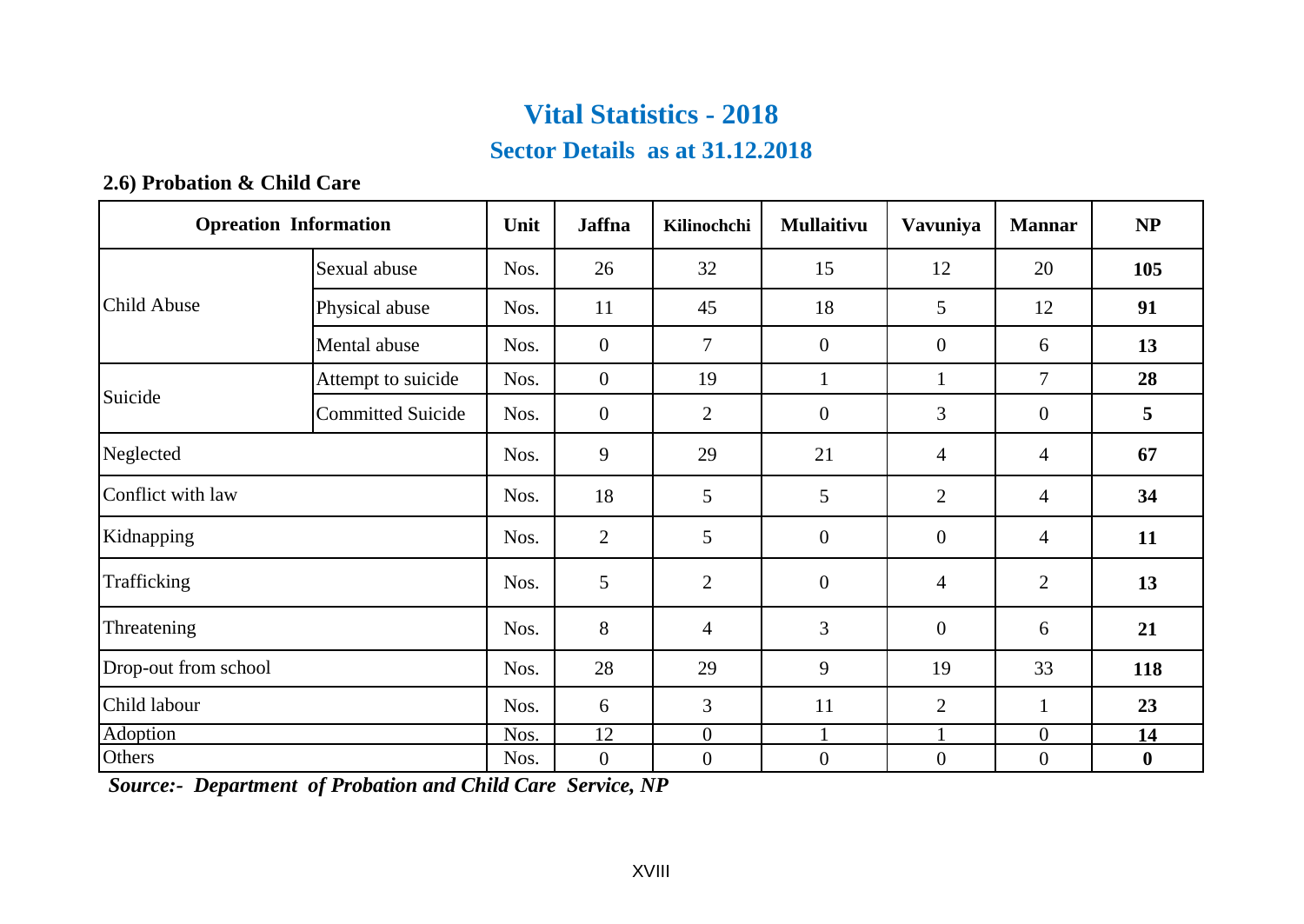#### **Sector Details as at 31.12.2018**

| 2.7) Social Services                                                         |                                                                            |                             |                |            |                 |                          |                 |
|------------------------------------------------------------------------------|----------------------------------------------------------------------------|-----------------------------|----------------|------------|-----------------|--------------------------|-----------------|
|                                                                              | <b>Basic Information</b>                                                   | <b>Jaffna</b>               | Kilinochchi    | Mullaitivu | <b>Vavuniva</b> | <b>Mannar</b>            | NP              |
| District Office<br>State Elders Home                                         |                                                                            |                             |                |            |                 |                          | 5               |
| <b>Elders Day Care Centers</b>                                               |                                                                            |                             | $\Omega$       | 0          | $\Omega$        | $\Omega$                 |                 |
|                                                                              |                                                                            | $\overline{\phantom{0}}$    | $\Omega$       | $\Omega$   | $\Omega$        | $\overline{\mathcal{L}}$ | $\tau$          |
| Home for Disabled (Receiving assistance from Departmental Maintenance Grant) |                                                                            | $\overline{2}$              | $\mathbf{0}$   |            | $\Omega$        | $\Omega$                 | 3               |
|                                                                              | Home for Disabled (Receiving assistance from Departmental Adhoc Grant)     | $\overline{4}$              | $\mathbf{0}$   | $\Omega$   | $\overline{0}$  | 2                        | 6               |
|                                                                              | Home for Elders (Receiving assistance from Departmental Maintenance Grant) | $\theta$                    | $\Omega$       | $\Omega$   |                 |                          | $\overline{c}$  |
|                                                                              | Home for Elders (Receiving assistance from Departmental Adhoc Grant)       | 2                           | $\Omega$       | $\Omega$   | $\Omega$        | $\Omega$                 | $\overline{2}$  |
|                                                                              | <b>Equipments to Handicapped</b>                                           |                             |                |            |                 |                          |                 |
| Tricycle                                                                     |                                                                            | 31                          | 6              | 12         | 3               | 2                        | 54              |
| Wheel Chair                                                                  |                                                                            | 42                          | 31             | 33         | 6               | $\tau$                   | 119             |
| Clutches                                                                     |                                                                            |                             | 24             | 14         | 6               |                          | 46              |
| Ear Phone                                                                    |                                                                            | 67                          | $\overline{2}$ | 27         | 40              | 51                       | 187             |
| Artificial leg or limbs                                                      |                                                                            | 125                         | 13             | $\Omega$   | $\Omega$        | $\Omega$                 | 138             |
| Spectacles                                                                   |                                                                            | 500                         | 13             | 26         | 3               | $\theta$                 | 542             |
| Walker                                                                       |                                                                            | 10                          | $\overline{7}$ | 6          | 1               |                          | 25              |
| <b>White Cane</b>                                                            |                                                                            | $\mathcal{D}_{\mathcal{L}}$ | $\Omega$       | $\Omega$   | $\Omega$        | $\Omega$                 | 2               |
|                                                                              | Beneficiaries under Social Service - Casual relief                         | 32                          | 54             | 156        | 29              | 14                       | 285             |
|                                                                              | Beneficiaries under Social Service - Self - employment                     | 21                          | 14             | 36         | $\overline{0}$  | 9                        | 80              |
| <b>Sick Person Allowance</b>                                                 |                                                                            |                             |                |            |                 |                          |                 |
| T.B                                                                          |                                                                            | 90                          | 36             | 12         | 5               | 11                       | 154             |
| Leprosy                                                                      |                                                                            | $\overline{30}$             | $\overline{4}$ | 6          | $\theta$        | $\overline{10}$          | $\overline{50}$ |
| Thalasimiya & Cancer                                                         |                                                                            | 1,224                       | 263            | 221        | 287             | 258                      | 2,253           |
| No of disabled persons                                                       |                                                                            | 8,956                       | 3,197          | 2,751      | 3,075           | 2,032                    | 20,011          |
| Elders                                                                       |                                                                            | 100,964                     | 13,711         | 10,778     | 16,356          | 10,568                   | 152,377         |
| No of elders re-united with their families (From State Home for Elders)      |                                                                            | 21                          | $\Omega$       | $\Omega$   | $\Omega$        | $\Omega$                 | 21              |
| Widow                                                                        | Widow (War)                                                                | 3,742                       | .591           | 1.315      | 918             | 543                      | 8.109           |
|                                                                              | Widow (Natural)                                                            | 29,148                      | 4,033          | 5,042      | 5,274           | 4,226                    | 47,723          |

 *Source:- Department of Social Service, NP*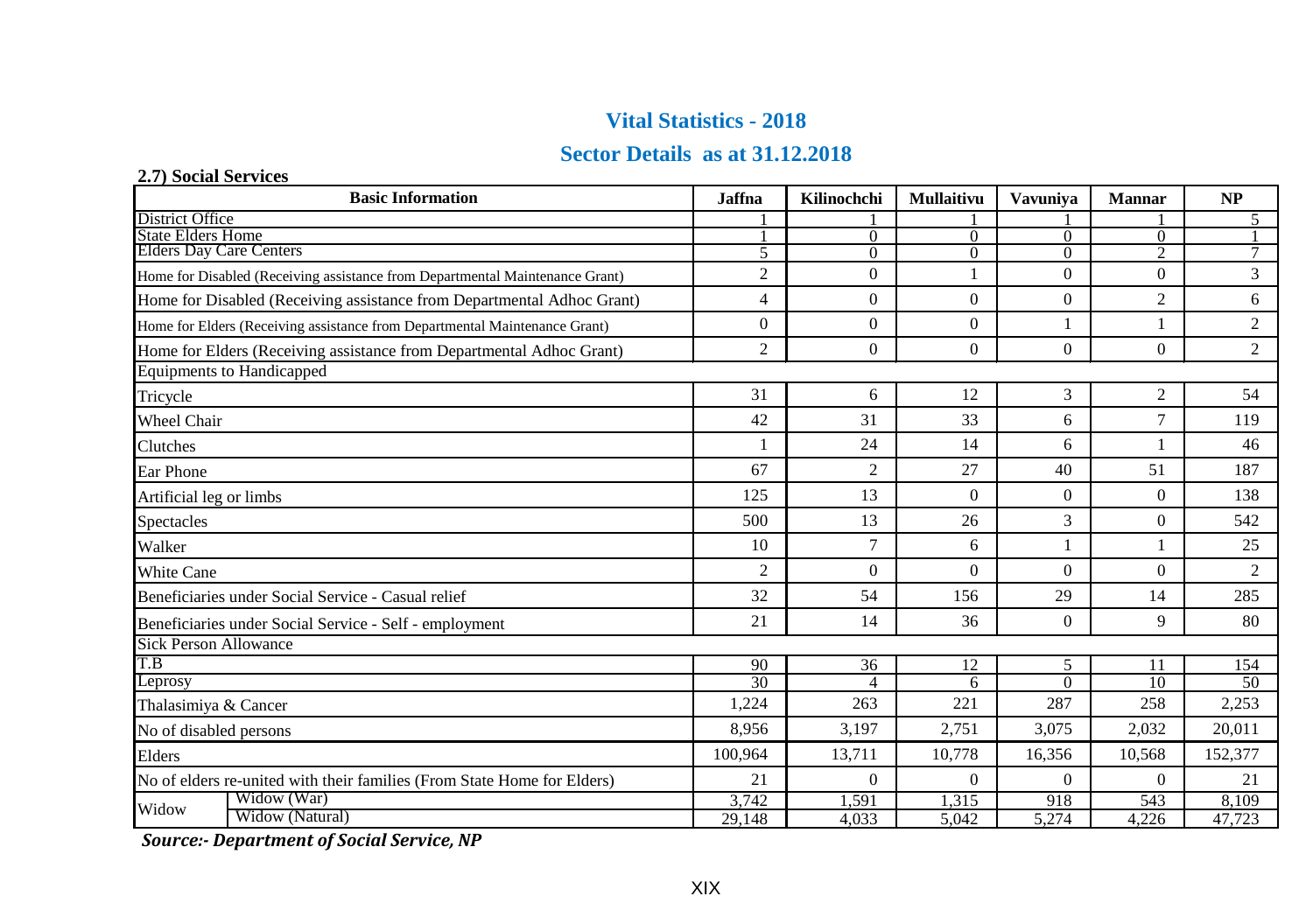### **Sector Details as at 31.12.2018**

#### **2.8) Co-operative Societies Registered Details**

| <b>Basic Information</b>                             | Unit | Jaffna         | Kilinochchi              | Mullaitivu     | Vavuniya       | <b>Mannar</b>            | <b>NP</b> |
|------------------------------------------------------|------|----------------|--------------------------|----------------|----------------|--------------------------|-----------|
| Multi Purpose Co-operative Societies (MPCS)          | Nos. | 24             | 6                        | 6              | $\overline{4}$ | $\overline{7}$           | 47        |
| Palm Resources Development Co-operative<br>Societies | Nos. | 20             | 3                        | 8              | 3              | 6                        | 40        |
| <b>Secondary Societies</b>                           | Nos. | 30             | 10                       | $\overline{7}$ | $\overline{4}$ | 10                       | 61        |
| Thrift & Credit Co-operative Societies               | Nos. | 838            | 43                       | 134            | 201            | 104                      | 1,320     |
| <b>Agricultural Societies</b>                        | Nos. | 29             | 3                        | 3              | 13             | $\mathbf{1}$             | 49        |
| <b>Fisheries Societies</b>                           | Nos. | 138            | 30                       | 37             | 15             | 50                       | 270       |
| <b>School Societies</b>                              | Nos. | 57             | 5                        | 8              | 8              | 7                        | 85        |
| <b>Housing Societies</b>                             | Nos. | 6              | $\blacksquare$           | L.             | 2              | $\overline{\phantom{a}}$ | 8         |
| <b>Welfare Societies</b>                             | Nos. | 23             | 4                        | 6              | 5              | 5                        | 43        |
| <b>Live Stock Societies</b>                          | Nos. | 15             | 4                        | 6              | 9              | $\overline{2}$           | 36        |
| <b>Milk Product Societies</b>                        | Nos. | $\mathbf{1}$   | $\overline{\phantom{a}}$ | 30             | ٠              | $\mathbf{1}$             | 32        |
| <b>Transport Societies</b>                           | Nos. | $\mathbf{1}$   | 3                        | $\mathbf{1}$   | $\mathbf{1}$   |                          | 6         |
| <b>Labourers Societies</b>                           | Nos. | 17             | $\blacksquare$           | $\overline{a}$ | 8              | 8                        | 33        |
| <b>Industries Societies</b>                          | Nos. | 26             | 5                        | 5              | $\mathbf{1}$   | $\overline{\phantom{a}}$ | 37        |
| <b>Hospital Societies</b>                            | Nos. | 3              | $\overline{a}$           | -              | $\overline{a}$ | $\overline{\phantom{a}}$ | 3         |
| <b>Youth Service Societies</b>                       | Nos. | $\overline{2}$ | 1                        | L.             | $\mathbf{1}$   | $\mathbf{1}$             | 5         |
| <b>Other Societies</b>                               | Nos. | 15             | 2                        | 23             | $\overline{2}$ | 19                       | 61        |
| <b>Total</b>                                         | Nos. | 1,245          | 119                      | 274            | 277            | 221                      | 2,136     |

 *Source:- Department of Co-operative Development, NP*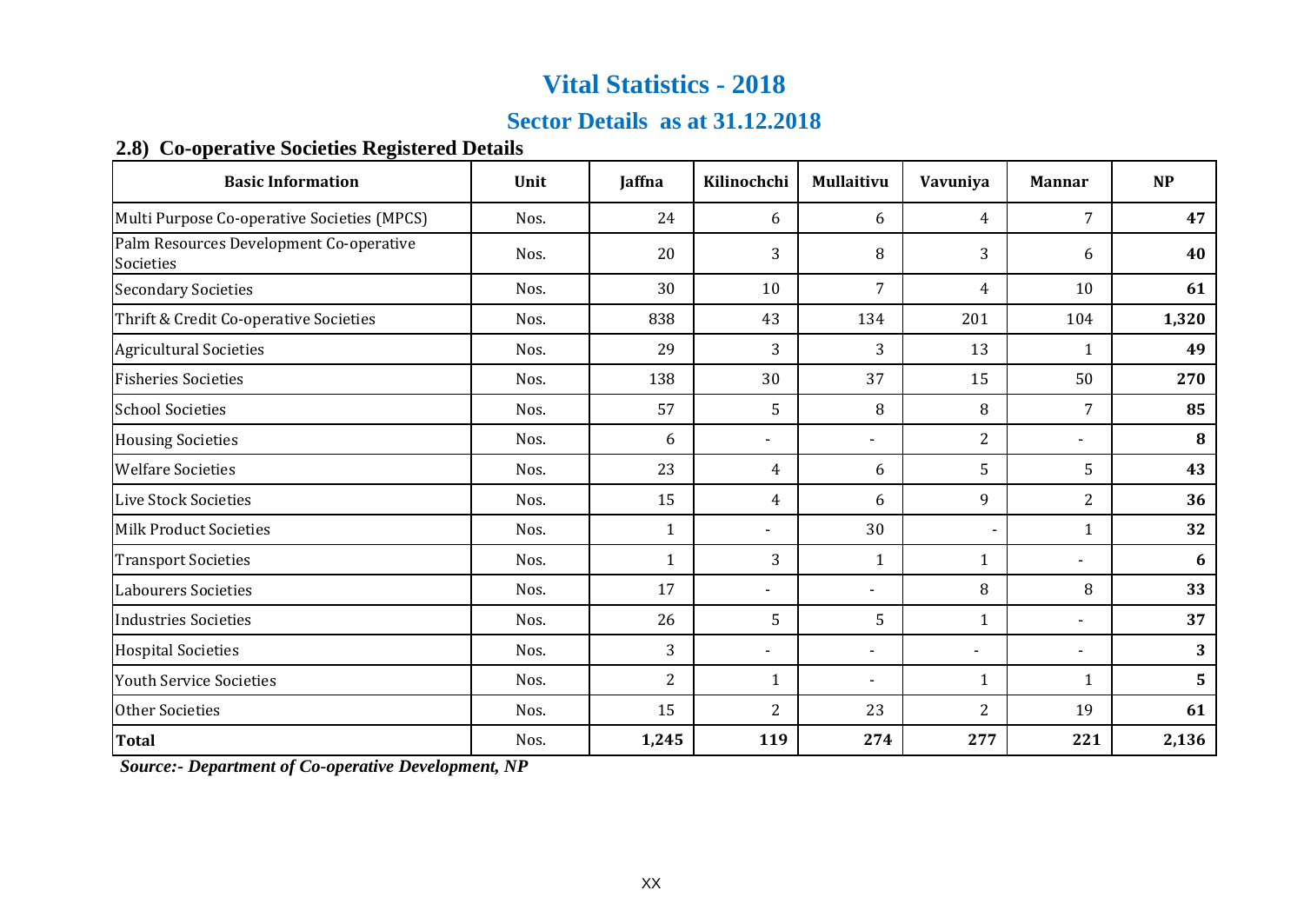### **Sector Details as at 31.12.2018**

#### **2.8) Co-operative Societies Registered Details**

| <b>Information</b>                      |                                   |                  | Kilinochchi      | Mullaitivu       | Vavuniya         | <b>Mannar</b>  | NP           |
|-----------------------------------------|-----------------------------------|------------------|------------------|------------------|------------------|----------------|--------------|
| <b>MPCS</b>                             | Damaged (Fully)                   | 82               | $\boldsymbol{0}$ | 5                | 47               | $\tau$         | 141          |
|                                         | Damaged (Partly)                  | 93               | 6                | $\mathbf{0}$     | 5                | 4              | 108          |
|                                         | No Of Out lets re-opened          | 31               | 39               | 2                | 20               | 2              | 94           |
|                                         | No of Out lets in welfare centers | $\boldsymbol{0}$ | $\overline{0}$   | $\overline{0}$   | $\mathbf{0}$     | $\overline{0}$ | $\mathbf{0}$ |
| Palm Development Co operative Societies | Damaged (Fully)                   | 39               | $\boldsymbol{0}$ | 5                | $\boldsymbol{0}$ |                | 45           |
|                                         | No Of Out lets re-opened          | 6                | 51               | $\boldsymbol{0}$ | $\boldsymbol{0}$ | $\overline{0}$ | 57           |
| <b>Secondary Society</b>                | Damaged (Fully)                   | 16               | $\overline{0}$   | $\overline{4}$   | $\boldsymbol{0}$ | 3              | 23           |
|                                         | No of Re-opened                   | 8                | 14               | $\mathbf{0}$     | $\boldsymbol{0}$ | $\overline{0}$ | 22           |
| <b>Fisheries Society</b>                | Damaged (Fully)                   | $\overline{2}$   | $\mathbf{0}$     | $\mathbf{0}$     | $\boldsymbol{0}$ | $\tau$         | 9            |
|                                         | No of Re-opened                   | $\boldsymbol{0}$ | 27               | $\boldsymbol{0}$ | $\overline{0}$   | $\overline{2}$ | 29           |
| <b>Transport Socity</b>                 | Damaged (Fully)                   | $\boldsymbol{0}$ | $\mathbf{0}$     | $\overline{0}$   | $\boldsymbol{0}$ | $\overline{0}$ | $\mathbf{0}$ |
|                                         | Damaged (Partly)                  | $\mathbf{0}$     | 1                | $\mathbf{0}$     | $\mathbf{0}$     | $\overline{0}$ | $\mathbf{1}$ |
|                                         | No of Re-opened                   | $\overline{0}$   |                  | $\boldsymbol{0}$ | $\overline{0}$   | $\overline{0}$ |              |

 *Source:- Department of Co-operative Development, NP*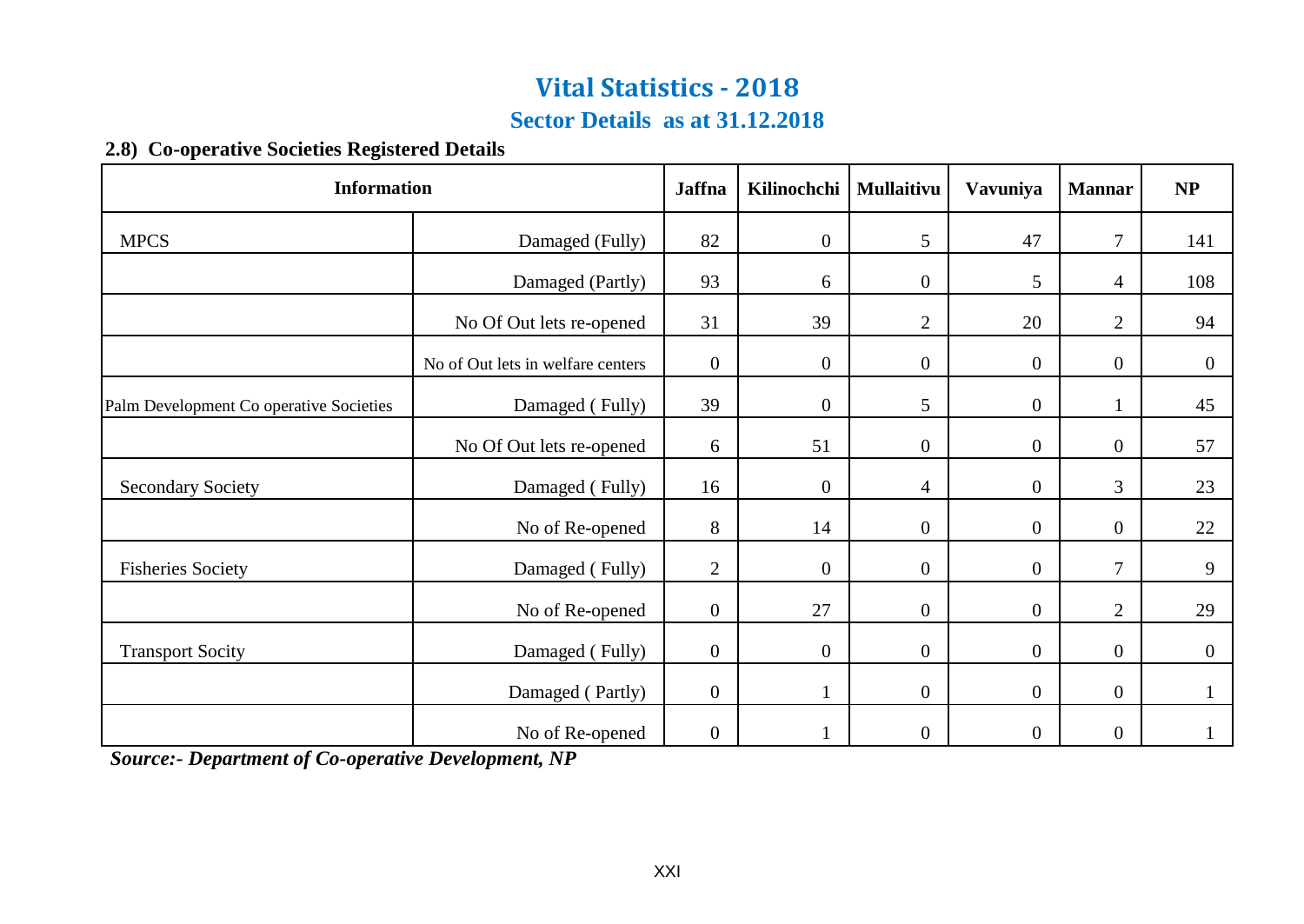### **Sector Details as at 31.12.2018**

#### **2.9) Industries**

|                                                 | <b>Basic Information</b>                          | Unit                   | <b>Jaffna</b>            | Kilinochchi              | <b>Mullaitivu</b>        | <b>Vavuniva</b>          | <b>Mannar</b>            | NP                      |
|-------------------------------------------------|---------------------------------------------------|------------------------|--------------------------|--------------------------|--------------------------|--------------------------|--------------------------|-------------------------|
| <b>Handloom Centers</b>                         |                                                   | <b>Nos</b>             | 11                       |                          |                          |                          | 5                        | 23                      |
| Job opportunity given in handloom sector        |                                                   | <b>Nos</b>             | 78                       | 3                        | 16                       | 38                       | 59                       | 194                     |
|                                                 | Coir                                              | <b>Nos</b>             | $\overline{c}$           |                          | $\overline{\phantom{a}}$ | $\overline{\phantom{0}}$ | $\overline{\phantom{a}}$ | $\overline{\mathbf{3}}$ |
| <b>Small Industries Centers</b>                 | Carpentry                                         | <b>Nos</b>             | $\overline{2}$           | $\Omega$                 | $\Omega$                 |                          | $\Omega$                 | 3 <sup>1</sup>          |
|                                                 | Pottery                                           | <b>Nos</b>             |                          | $\theta$                 | $\Omega$                 | 0                        | 0                        | $\mathbf{1}$            |
| <b>Market Promotion Centers</b>                 |                                                   | <b>Nos</b>             | 3                        | $\mathfrak{D}$           |                          |                          |                          | 8                       |
| <b>Vocational Training Centers</b>              |                                                   | <b>Nos</b>             | $\overline{\phantom{a}}$ | $\theta$                 | $\Omega$                 |                          | $\Omega$                 | $\mathbf{1}$            |
| Dye Centers                                     |                                                   |                        |                          | $\theta$                 | $\Omega$                 | 0                        | $\Omega$                 | $\mathbf{1}$            |
| No of Craftsmen Registered                      |                                                   |                        | 70                       | 13                       | 19                       | 69                       | 77                       | 248                     |
| <b>Department assisted Entrepreneurs Groups</b> |                                                   |                        |                          |                          |                          |                          |                          |                         |
| Skill Development                               | Advance technology transfer<br>training Programme | No of<br>Benificiaries | 994                      | 117                      | 112                      | 65                       | 75                       | 1,363                   |
| Total Production in handloom (Textile)          |                                                   | Meters                 | 5,852.14                 | 277.68                   | 784.05                   | 4,192.61                 | 2,913.80                 | 14,020.28               |
| Total Production in Yarn Dyed                   |                                                   | Kg                     | 2,173.215                |                          |                          |                          |                          | 2,173.215               |
| Coir based items production                     |                                                   | R <sub>S</sub>         | 159,582.91               | 232,994.04               | $\overline{\phantom{a}}$ | ٠                        | $\overline{\phantom{a}}$ | 392,576.95              |
| <b>Prize won in Exhibition</b>                  |                                                   |                        |                          |                          |                          |                          |                          |                         |
| <b>Handloom Production</b>                      | Provincial Level                                  | <b>Nos</b>             | 22                       | $\overline{\phantom{a}}$ | $\overline{2}$           | 16                       | $\overline{4}$           | 44                      |
|                                                 | National Level                                    | <b>Nos</b>             | ٠                        |                          | $\overline{\phantom{a}}$ |                          | $\overline{\phantom{a}}$ |                         |
| <b>Handicraft Production</b>                    | Provincial Level                                  | <b>Nos</b>             | 144                      | 8                        | 3                        | 31                       | 26                       | 212                     |
|                                                 | National Level                                    | <b>Nos</b>             | 25                       | $\sim$                   | ٠                        | 6                        | $\overline{7}$           | 38                      |

 *Source:-Department of Industries, NP*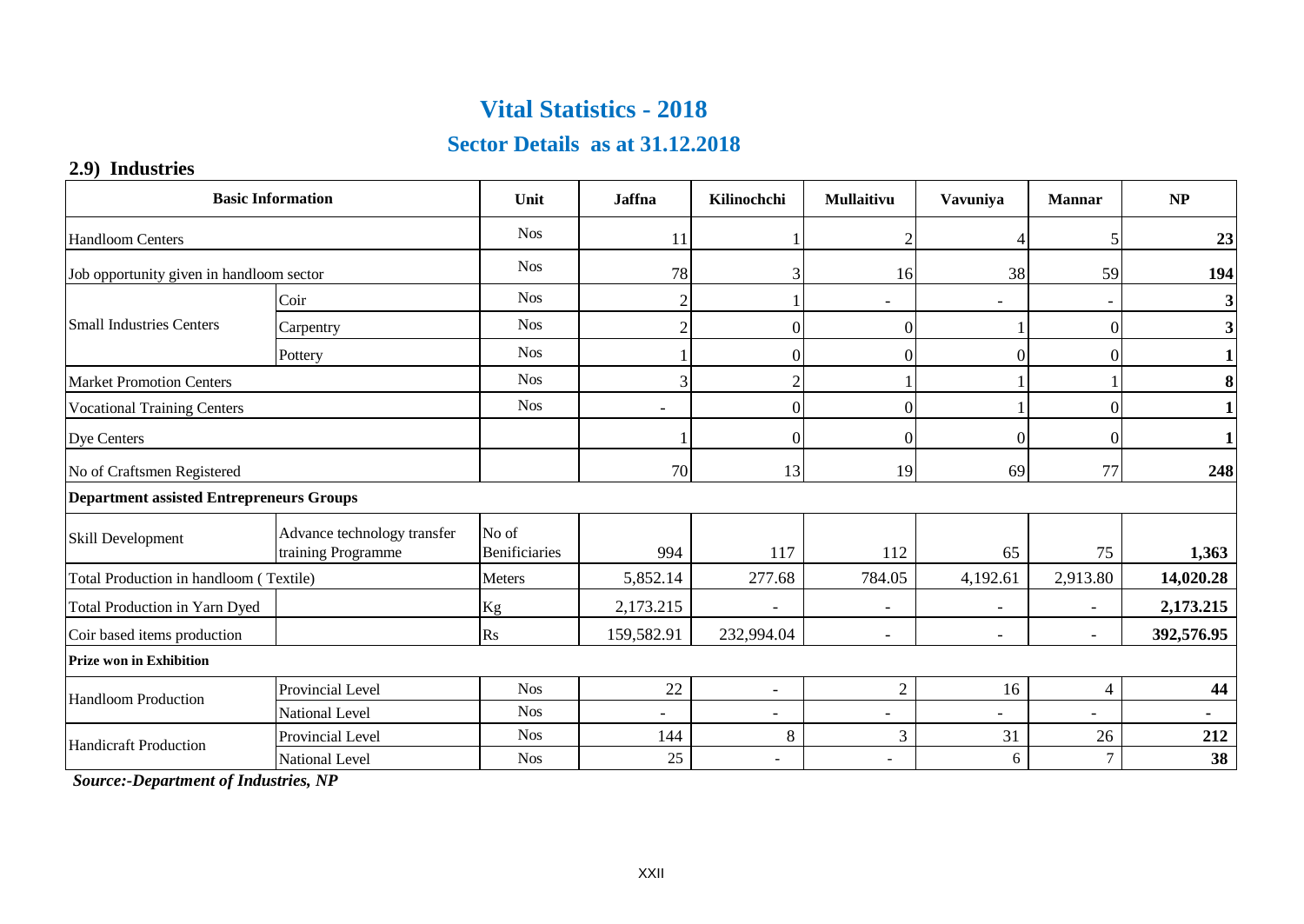### **Sector Details as at 31.12.2018 Vital Statistics - 2018**

#### **2.10) Rural Development**

| <b>Basic information</b>                                                        |                                                          | Unit       | <b>Jaffna</b>  |                | Kilinochchi   Mullaithivu | Vavuniya | <b>Mannar</b> | NP    |
|---------------------------------------------------------------------------------|----------------------------------------------------------|------------|----------------|----------------|---------------------------|----------|---------------|-------|
| Registered                                                                      | <b>RDS</b>                                               | <b>Nos</b> | 361            | 170            | 178                       | 306      | 254           | 1,269 |
|                                                                                 | <b>WRDS</b>                                              | <b>Nos</b> | 415            | 158            | 170                       | 257      | 229           | 1,229 |
| Functioning                                                                     | <b>RDS</b>                                               | <b>Nos</b> | 303            | 170            | 143                       | 306      | 206           | 1,128 |
|                                                                                 | <b>WRDS</b>                                              | <b>Nos</b> | 408            | 158            | 133                       | 242      | 221           | 1,162 |
| Newly establish in 2017                                                         | <b>RDS</b>                                               | <b>Nos</b> | $\overline{4}$ |                | 27                        | 15       |               | 47    |
|                                                                                 | <b>WRDS</b>                                              | <b>Nos</b> | 5              | $\overline{0}$ | 18                        | 3        | 3             | 29    |
| <b>Women Development Centers</b><br>-Home Science Diploma couse   No of Centers |                                                          | <b>Nos</b> | 15             | $\overline{4}$ | 6                         | 4        | 4             | 33    |
| $(01$ year)                                                                     | No of student                                            | <b>Nos</b> | 192            | 40             | 38                        | 39       | 45            | 354   |
|                                                                                 | No of Student pass out                                   | <b>Nos</b> | 183            | 33             | 23                        | 26       | 33            | 298   |
| No of Societies involving in                                                    | <b>RDS</b>                                               | <b>Nos</b> | 44             | 8              | 12                        | 10       | 37            | 111   |
| revolving loan scheme                                                           | <b>WRDS</b>                                              | <b>Nos</b> | 249            | 98             | 100                       | 130      | 119           | 696   |
|                                                                                 | RDS (Functioning)                                        | <b>Nos</b> | 81             | 83             | 110                       | 280      | 116           | 670   |
|                                                                                 | WRDS (Functioning)                                       | <b>Nos</b> | 69             | 15             | 61                        | 240      | 156           | 541   |
|                                                                                 | Damaged (Fully)                                          | <b>Nos</b> | 11             |                |                           | 5        | 7             | 24    |
| Own Building with land of                                                       | Damaged (Partly)                                         | <b>Nos</b> | 34             | 3              | 17                        | 15       | 36            | 105   |
| Societies                                                                       | Reconstructed                                            | <b>Nos</b> | 12             |                |                           | 45       | 12            | 70    |
|                                                                                 | To be reconstructed                                      | <b>Nos</b> | 19             | $\overline{2}$ | 27                        | 16       | 61            | 125   |
|                                                                                 | To be newly constructed<br>(* Based on their<br>request) | <b>Nos</b> | 39             |                | 11                        | 20       | 59            | 129   |

 *Source:- Department of Rural Development, NP*